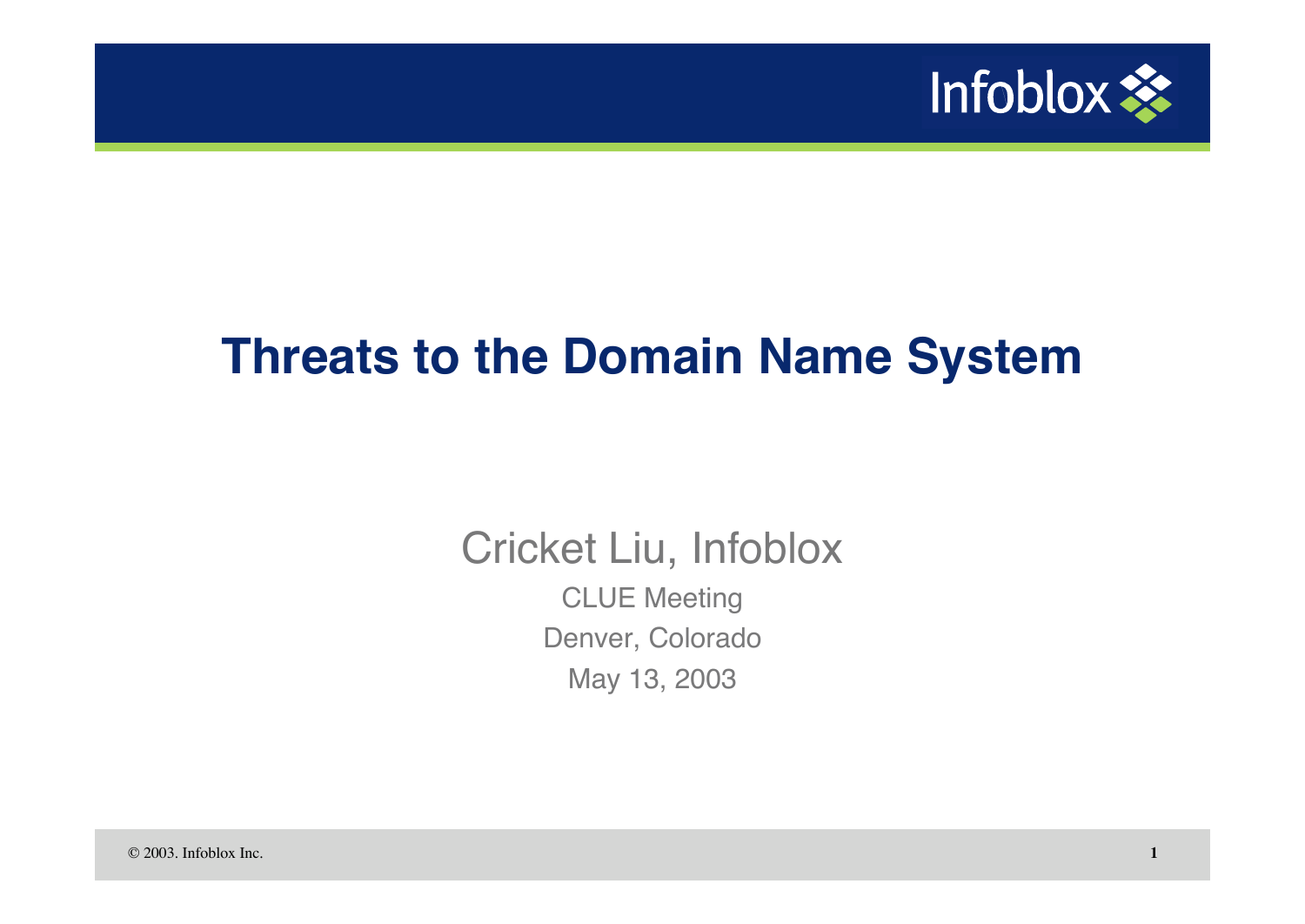

# **The Internet's Domain Name System**

- The world's largest distributed database
- Comprises a hierarchical namespace of independently administered units called zones
	- Zones contain data in the form of resource records
	- Domain names are indexes to resource records
- Resource records map domain names to
	- Addresses
	- Mail destinations
	- More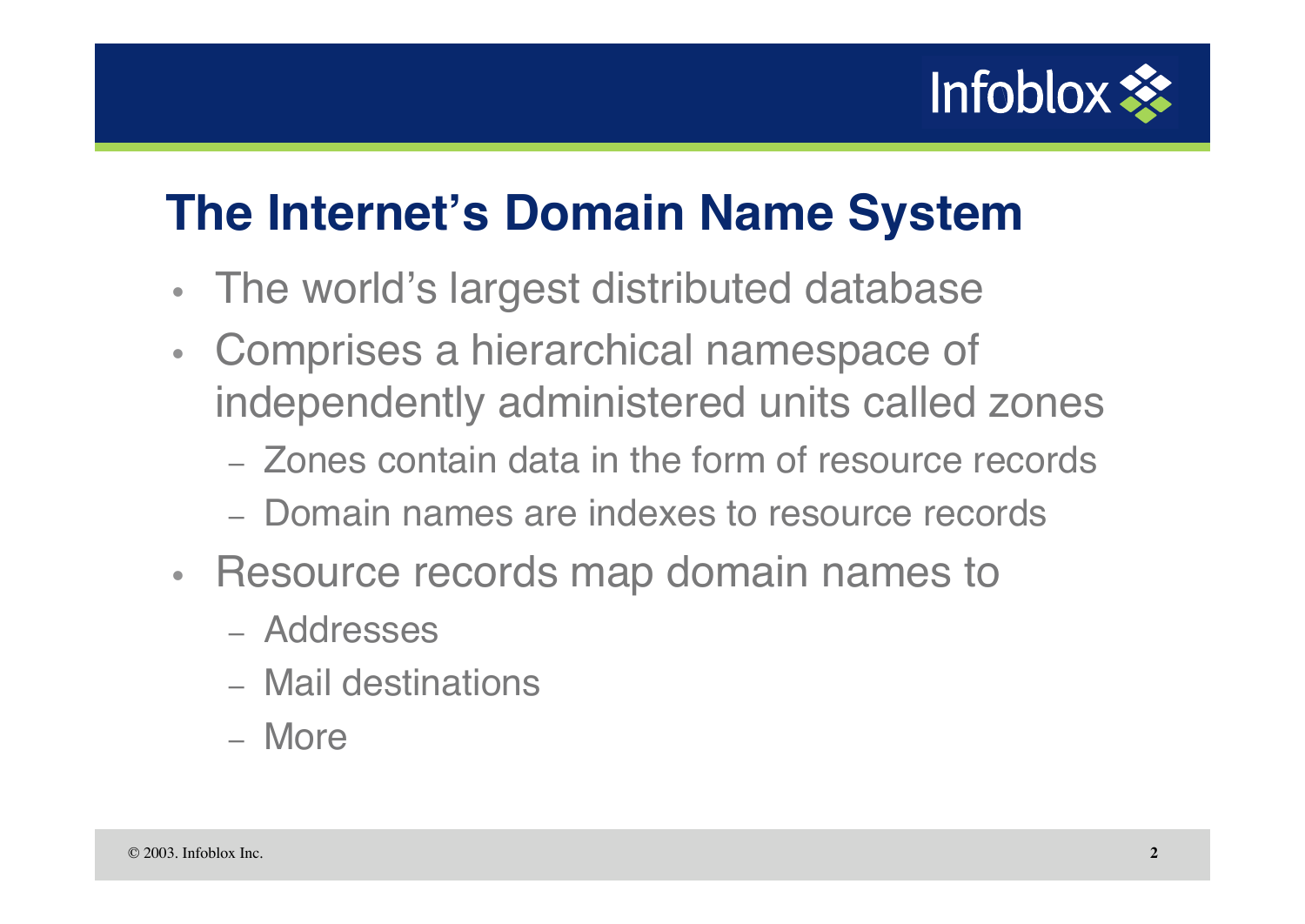

# **The Internet's Domain Name System**

- Name servers
	- Answer queries for records in zones they're authoritative for
	- Query other name servers for records in zones they're not authoritative for
- Resolvers
	- Act as intermediaries between applications and name servers
	- Translate applications' requests for resource records into DNS messages
	- Interpret DNS messages into data structures for applications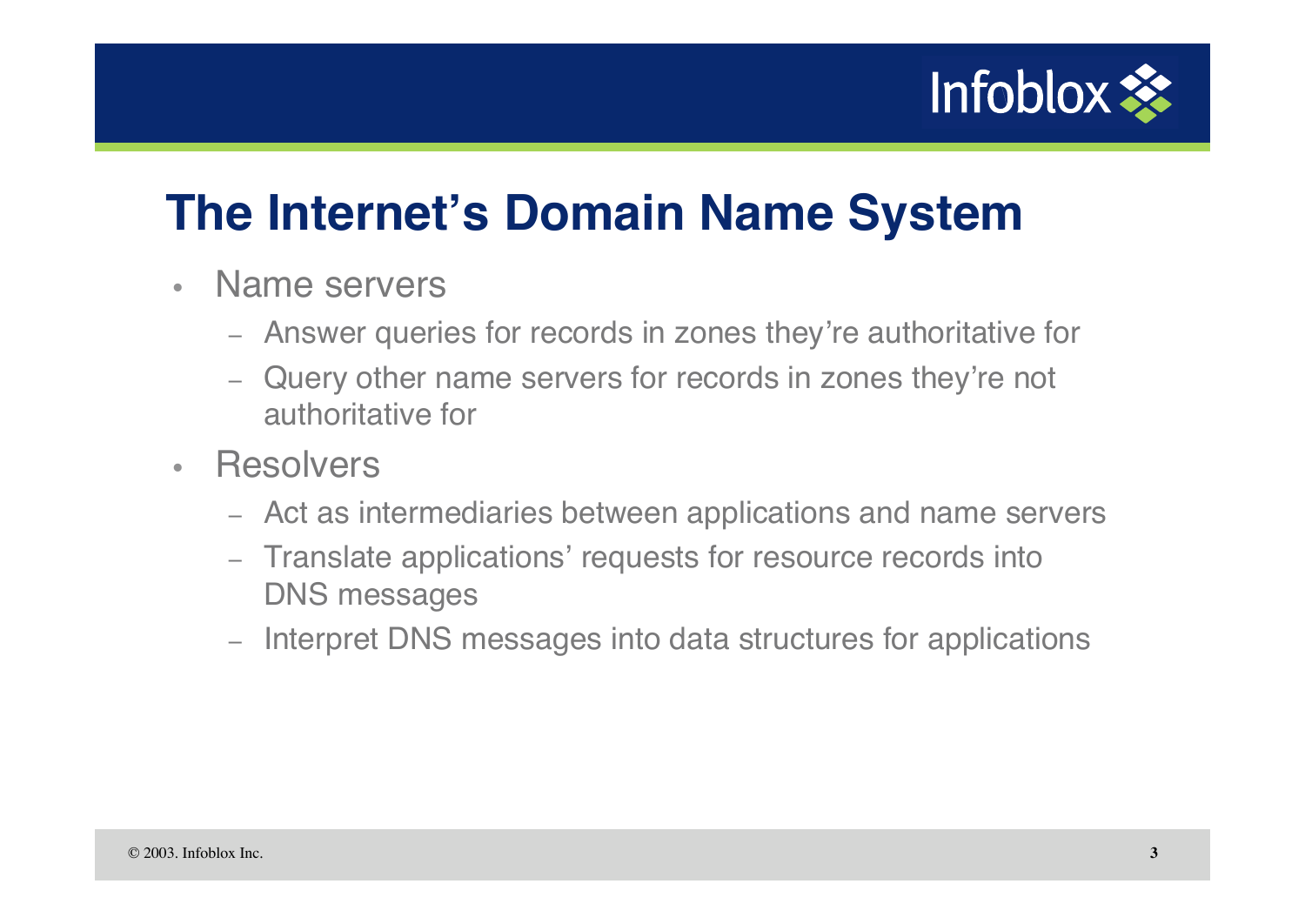

# **Why is DNS Important?**

- Most Internet-based services rely on DNS
	- The World Wide Web
		- To let browsers map domain names in URLs to addresses
		- To let web servers map the addresses of browsers back to domain names
	- Electronic mail
		- To let mail user agents map domain names of mail servers to addresses
		- To let mail transport agents map domain names in email addresses to the names of mail servers
		- To let mail transport agents map addresses of sending mail servers to domain names
	- Telnet, FTP, instant messaging, streaming media
		- To let clients map the domain names of servers to addresses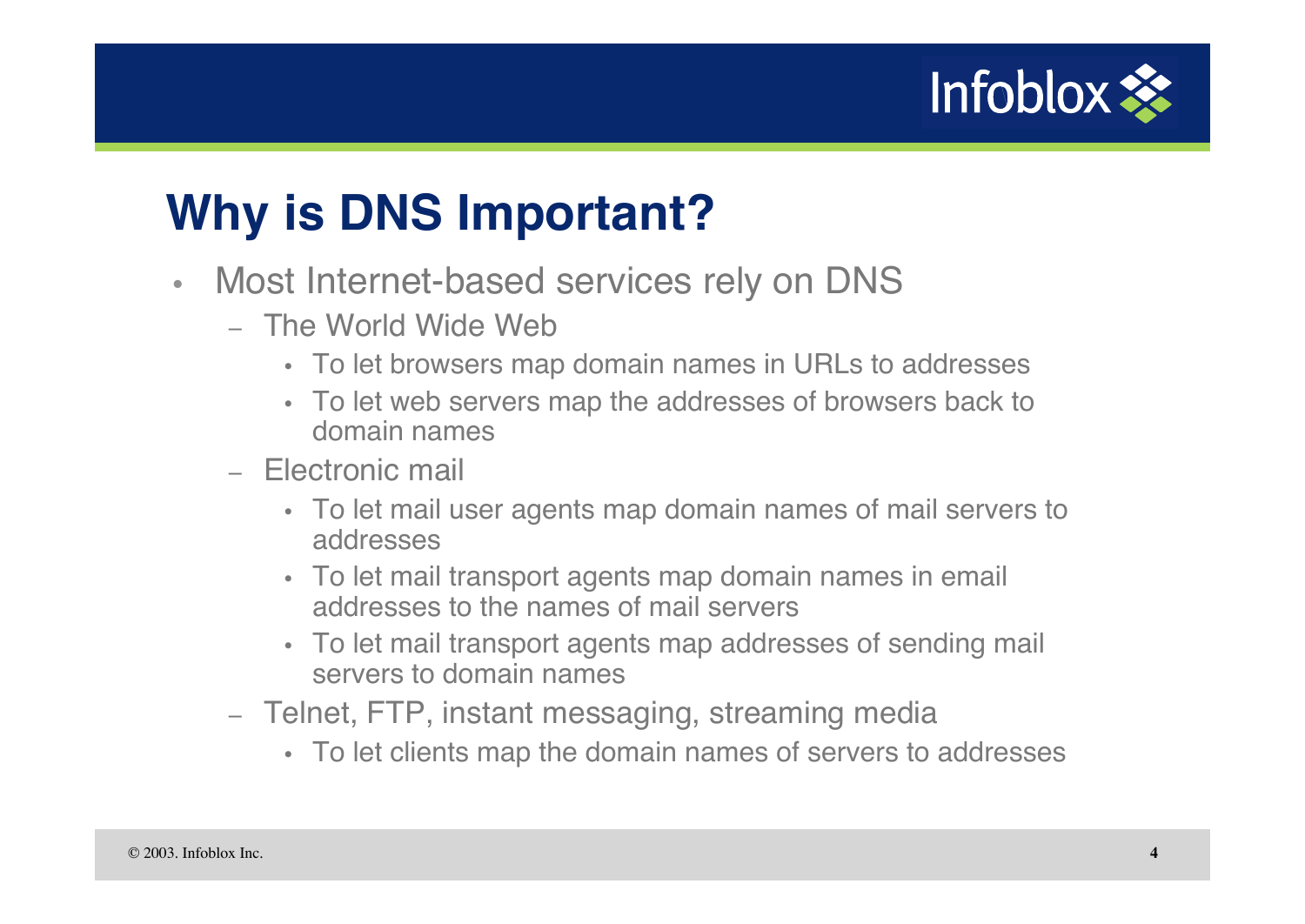

## **DNS Infrastructure**

- Thirteen root name servers
	- Spread around the world (sort of)
	- Each processing thousands of queries per second
	- Referring queriers to the name servers serving a particular top-level zone
		- For example, com, net, org, au, uk
- Thirteen authoritative name servers for *com* and *net*
- Spread around the world
	- Each processing thousands of queries per second
	- Referring queriers to the name servers serving subzones of com and net
		- For example, nxdomain.com, infoblox.com, npr.org
- Thousands of other name servers
	- Run by ISPs, companies, organizations, and individuals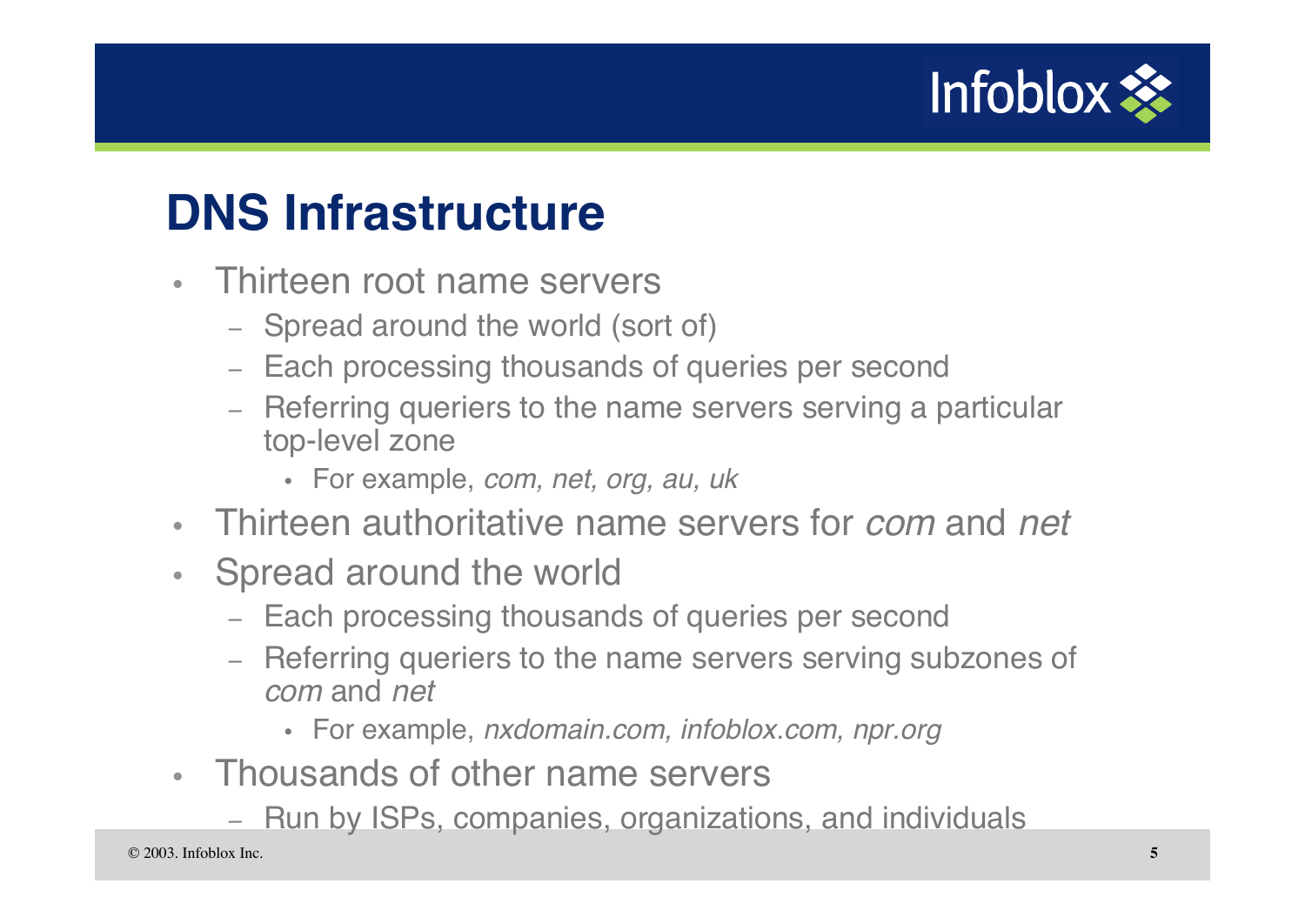

## **The Root and com/net Name Servers**

- 13 root name servers
	- North America (10)
		- Washington, D.C. area (6)
		- California (4)
	- Europe (2)
		- London
		- Stockholm
	- Asia (1)
		- Tokyo
- 13 *com/net* name servers
	- North America (8)
		- California (3)
		- Washington, D.C. area (2)
		- Atlanta
		- Miami
		- Seattle
	- Europe (3)
		- Amsterdam
		- Stockholm
		- London
	- Asia (2)
		- Hong Kong
		- Tokyo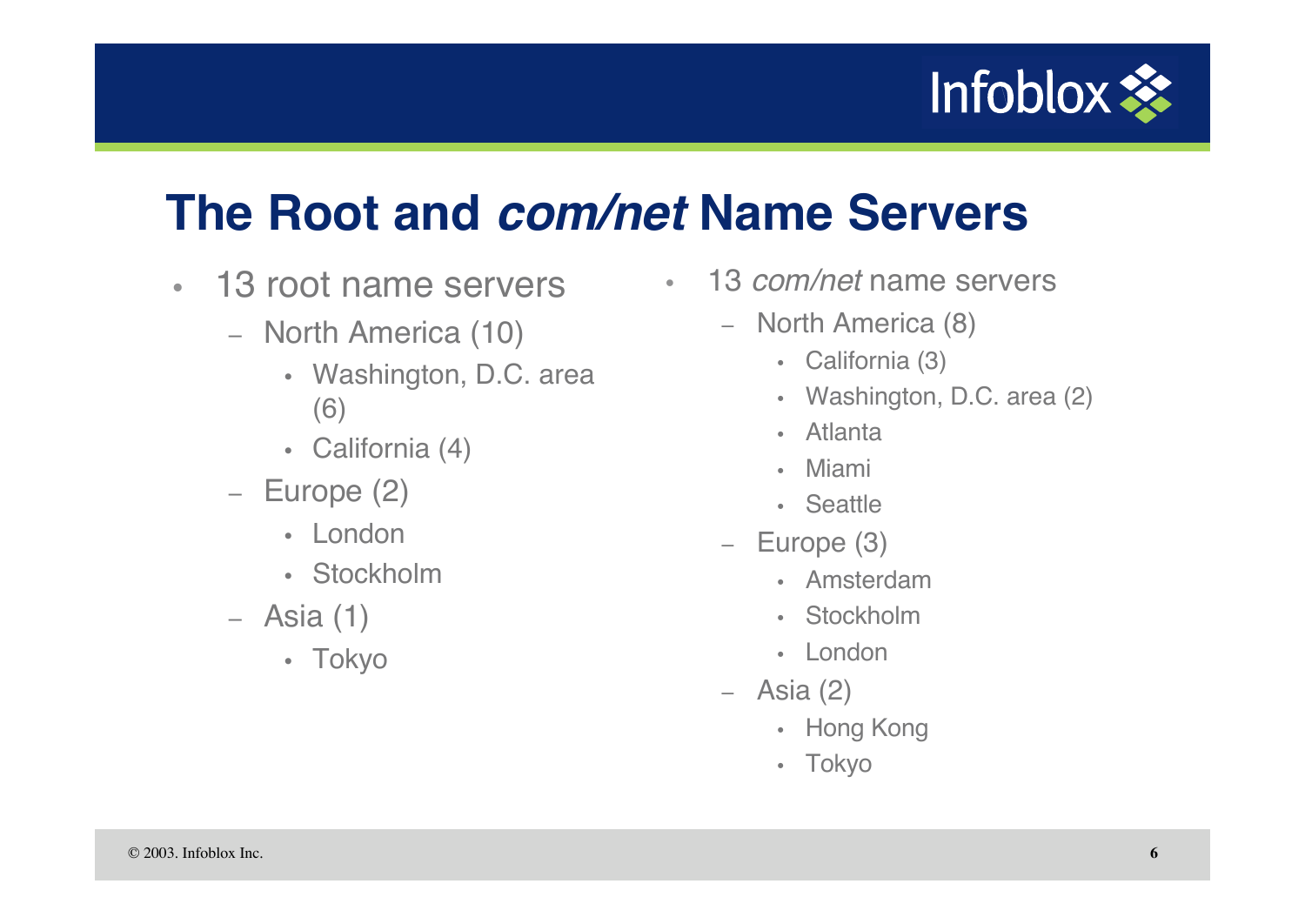

#### **Threats**

- Security
- Scaling
- Misconfiguration and Single Points of Failure
- Attacks
- Politics
- Alternate roots
- Education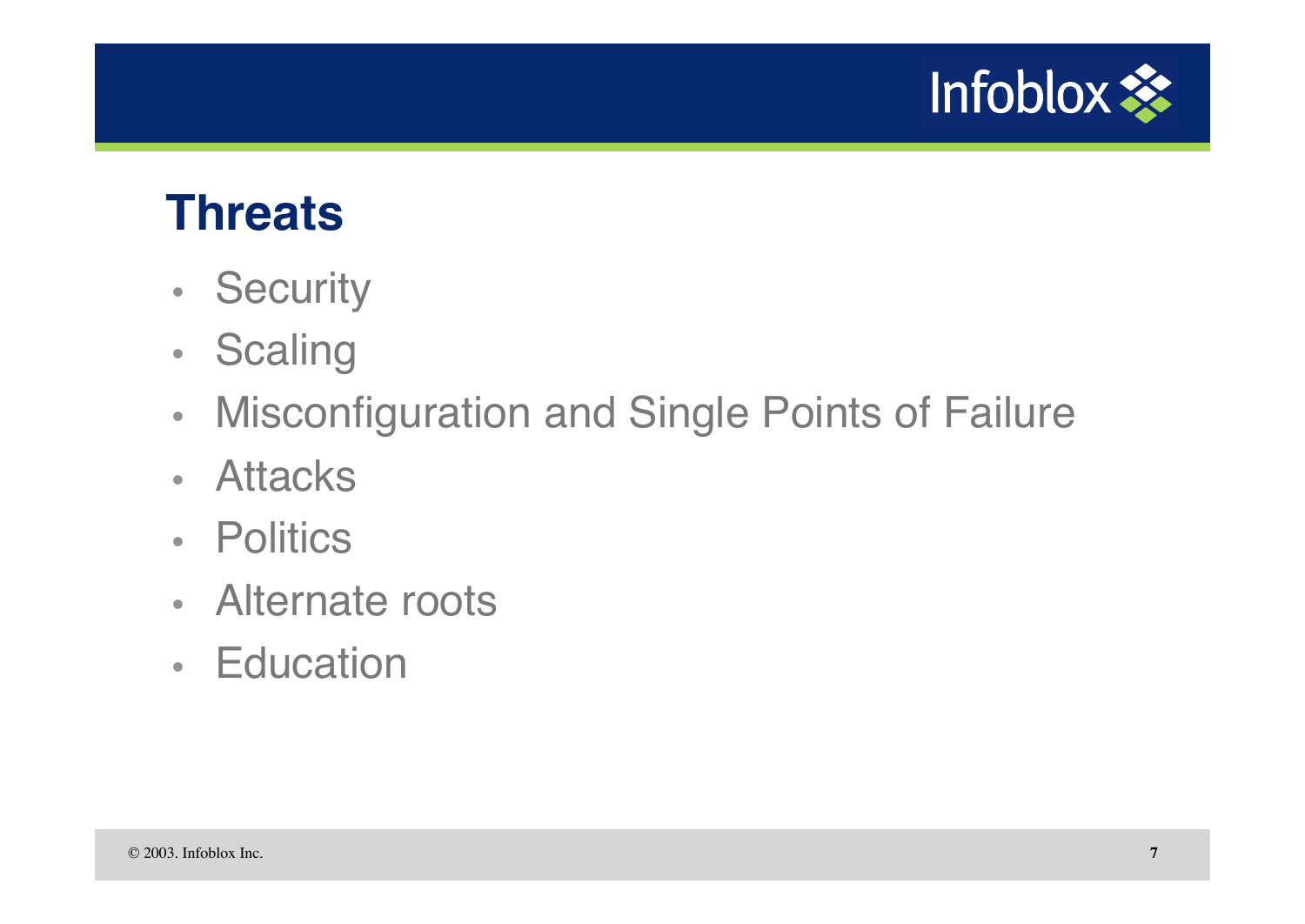

#### **Security**

- The Domain Name System wasn't designed with many security mechanisms
	- Most have been added only relatively recently
		- Transaction Signatures, or TSIG: RFC 2845, published May 2000
	- Some have been developed but haven't been widely implemented
		- The DNS Security Extensions, or DNSSEC: RFC 2535, published March 1999, et al.
			- Only partial support in BIND 8.3.4, the latest BIND 8 release
			- Support in BIND 9.2.2, the latest BIND 9 release
				- » Which itself isn't widely deployed yet
			- Almost no support in the Microsoft DNS Server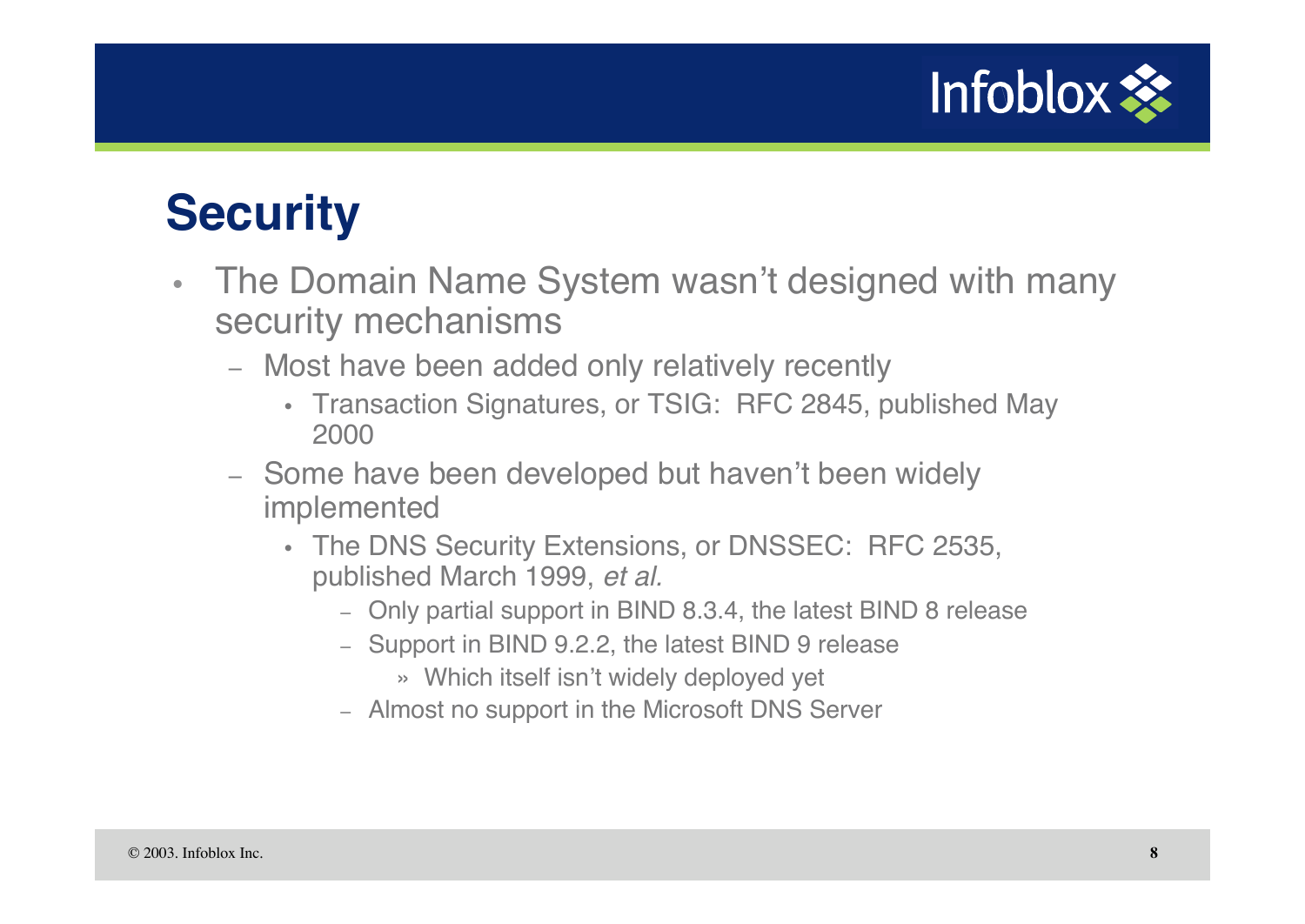

## **The DNS Security Extensions**

- DNSSEC applies public key cryptography to DNS to allow maintainers of zones to "sign" zone data
	- Queriers can verify the authenticity of the data
	- Provides protection against spoofing
- But DNSSEC is problematic because
	- Signing a zone increases its size 5-7x
	- Maintaining a signed zone with current tools is cumbersome
	- Verifying signed resource records is computationally intensive
- This has slowed adoption of DNSSEC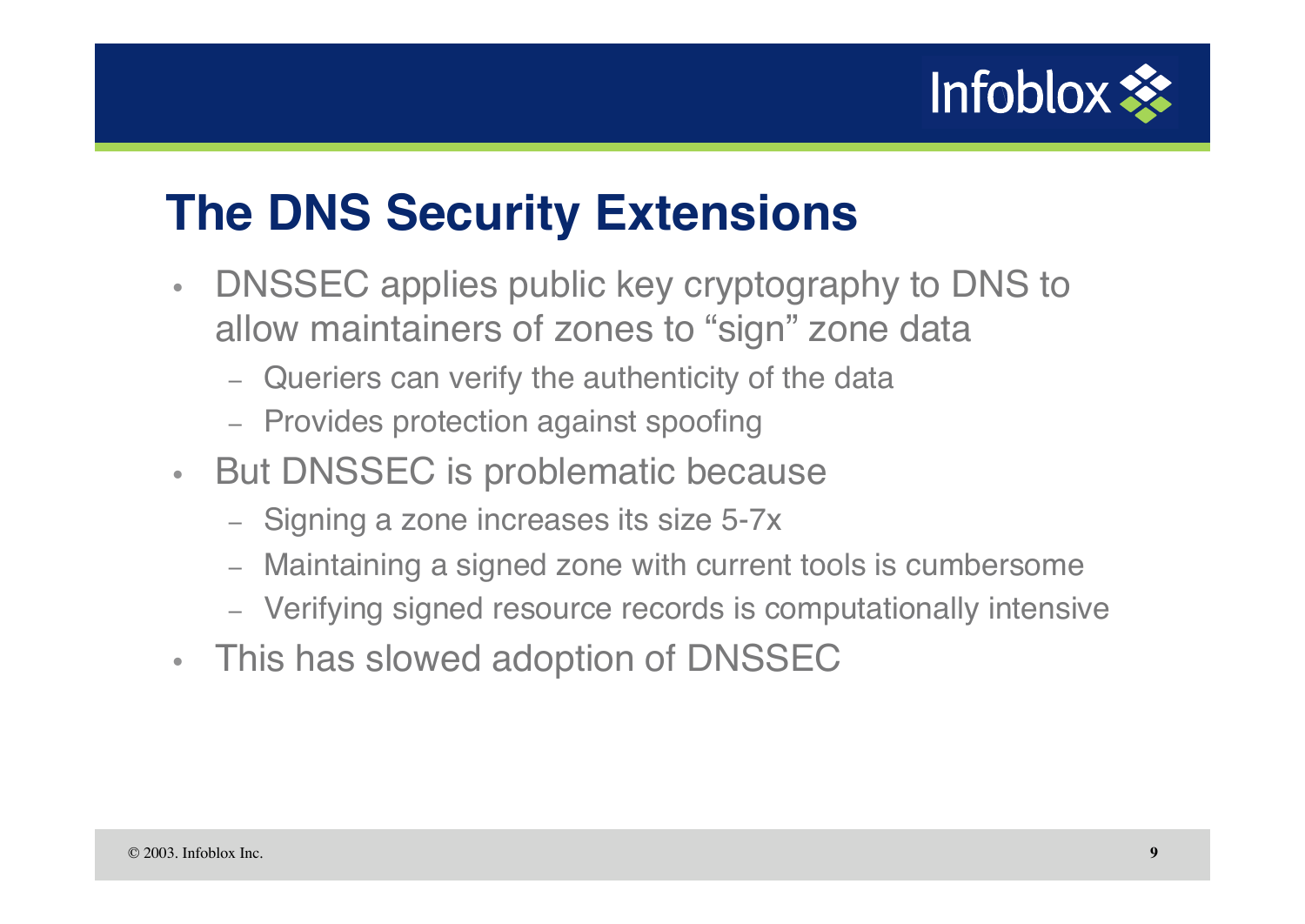

#### **The Status Quo**

- In the mean time, administrators make do with few security mechanisms
	- Many administrators don't fully understand or use those that are available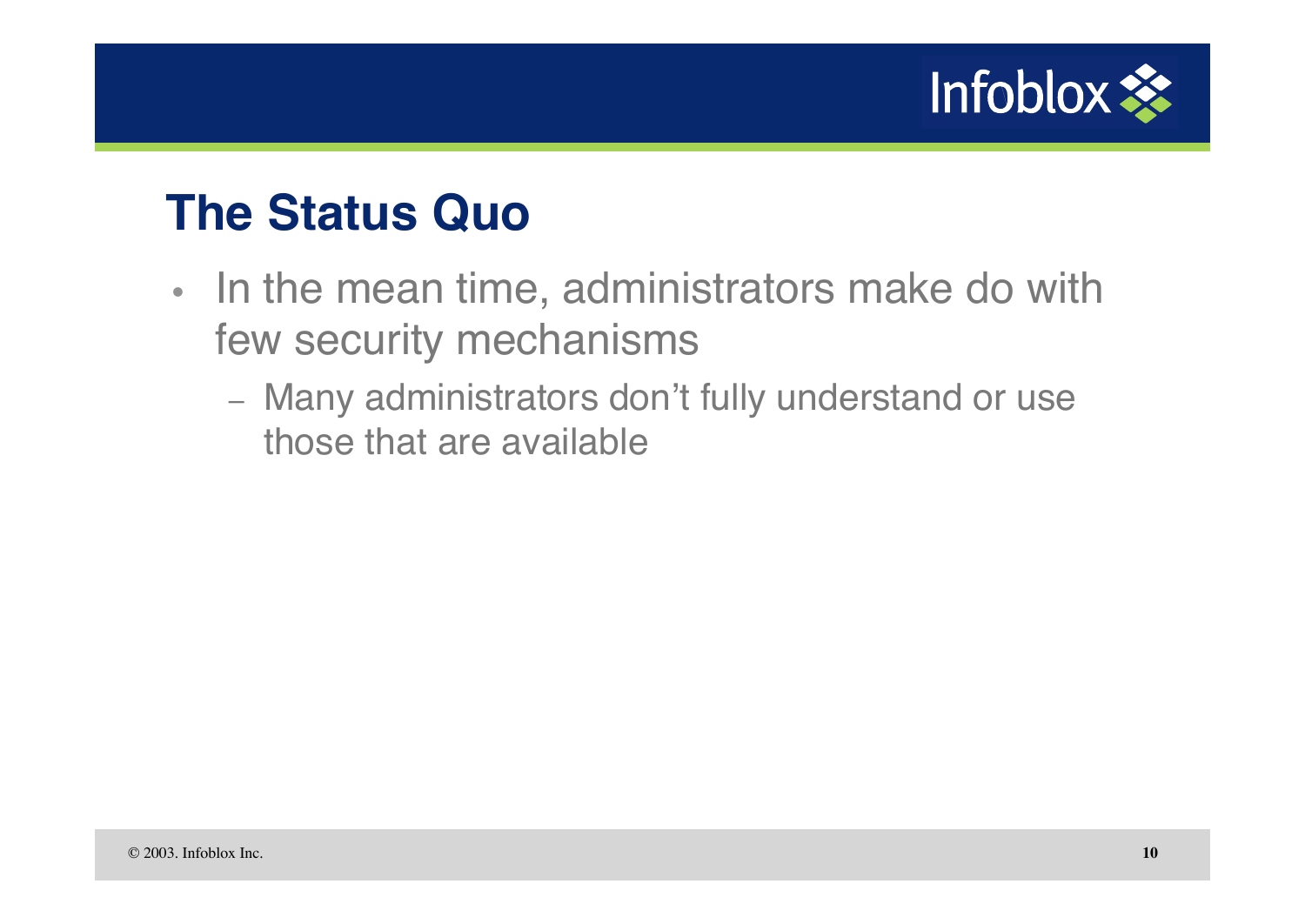

#### **Vulnerabilities**

- Unfortunately, BIND name servers have also been the source of many vulnerabilities
	- Some of these have been quite severe, leading to root compromise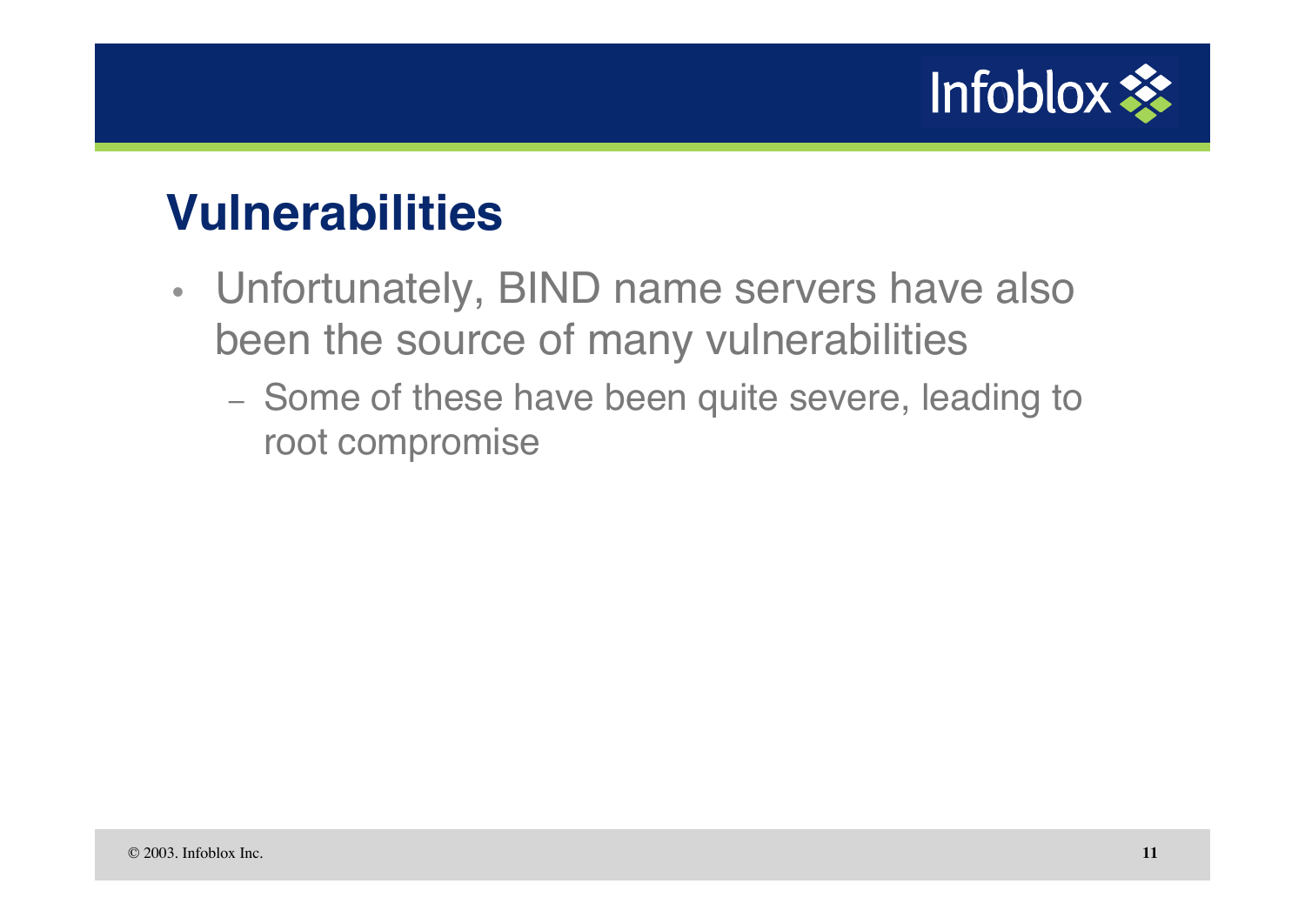

#### **A Matrix of BIND's Vulnerabilities**

| version  | zxfr                             | sigdiv0                          |                          | $srv$   nxt   sig                |                                  | naptr                    | maxdname                                                                                                             | solinger                 | fdmax                            | complain                         | infoleak                         | tsig                     | libbind        | openssi   |
|----------|----------------------------------|----------------------------------|--------------------------|----------------------------------|----------------------------------|--------------------------|----------------------------------------------------------------------------------------------------------------------|--------------------------|----------------------------------|----------------------------------|----------------------------------|--------------------------|----------------|-----------|
| 4.8      |                                  |                                  |                          |                                  |                                  |                          |                                                                                                                      |                          |                                  |                                  | $\ddot{}$                        |                          | $\ddot{}$      |           |
| 4.8.1    |                                  |                                  |                          |                                  |                                  |                          | $\overline{\phantom{a}}$                                                                                             |                          |                                  |                                  | $\begin{array}{c} + \end{array}$ |                          | $+$            |           |
| 4.8.2.1  |                                  |                                  |                          |                                  |                                  |                          | $\sim$                                                                                                               |                          |                                  |                                  | $+$                              |                          | $+$            |           |
| 4.8.3    |                                  |                                  |                          |                                  |                                  |                          | ä,                                                                                                                   |                          |                                  |                                  | $\ddot{}$                        |                          | $+$            |           |
| 4.9.3    |                                  |                                  |                          |                                  |                                  |                          | $\overline{\phantom{a}}$                                                                                             |                          |                                  | $\begin{array}{c} + \end{array}$ | $+$                              |                          | $+$            |           |
| 4.9.4    |                                  |                                  |                          |                                  |                                  |                          | $\overline{\phantom{a}}$                                                                                             |                          |                                  | $+$                              | $+$                              |                          | $+$            |           |
| 4.9.4 p1 |                                  |                                  |                          |                                  |                                  |                          | ÷,                                                                                                                   |                          |                                  | $\qquad \qquad +$                | $\ddot{}$                        |                          | $+$            |           |
| 4.9.5    |                                  |                                  | $\sim$                   |                                  | $\begin{array}{c} + \end{array}$ | $+$                      | $\,$ +                                                                                                               |                          |                                  | $\begin{array}{c} + \end{array}$ | $\begin{array}{c} + \end{array}$ |                          | $+$            |           |
| 4.9.5 p1 |                                  |                                  | $\sim$                   |                                  | $+$                              | $+$                      | $+$                                                                                                                  |                          |                                  | $+$                              | $+$                              |                          | $+$            |           |
| 4.9.6    |                                  |                                  | $\sim$                   |                                  | $+$                              | $+$                      | $\ddot{}$                                                                                                            |                          |                                  | $\ddot{}$                        | $+$                              |                          | $+$            |           |
| 4.9.7    |                                  |                                  | $\sim$                   |                                  | $\sim$                           | $+$                      | $\ddot{}$                                                                                                            |                          |                                  | $+$                              | $+$                              |                          | $+$            |           |
| 4.9.8    |                                  |                                  | $\sim$                   |                                  | $\sim$                           | $+$                      | $\ddot{}$                                                                                                            |                          |                                  | $\sim$                           | $\overline{\phantom{a}}$         |                          | $+$            |           |
| 4.9.9    |                                  |                                  | $\sim$                   |                                  | ÷                                | $+$                      | $\ddot{}$                                                                                                            |                          |                                  | $\sim$                           | $\overline{a}$                   |                          | $\sim$         |           |
| 8.1      |                                  |                                  | $\mathcal{L}$            |                                  | $+$                              | $+$                      | $+$                                                                                                                  | $+$                      | $+$                              | $\sim$                           | $+$                              |                          | $+$            |           |
| 8.1.1    |                                  |                                  | $\sim$                   |                                  | $\ddot{}$                        | $+$                      | $\ddot{}$                                                                                                            | $+$                      | $\ddot{}$                        | $\sim$                           | $\ddot{}$                        |                          | $+$            |           |
| 8.1.2    |                                  |                                  | $\sim$                   |                                  | $\sim$                           | $\ddot{}$                | $\ddot{}$                                                                                                            | $+$                      | $\ddot{}$                        | $\sim$                           | $+$                              |                          | $+$            |           |
| 8.2      | $\overline{\phantom{a}}$         | $\ddot{}$                        | $+$                      | $+$                              | $+$                              | $+$                      | $+$                                                                                                                  | $+$                      | $+$                              | $\overline{\phantom{a}}$         | $\ddot{}$                        | $\color{red}{+}$         | $+$            |           |
| 8.2 p1   | $\overline{\phantom{a}}$         | $\begin{array}{c} + \end{array}$ | $\ddot{}$                | $\begin{array}{c} + \end{array}$ | $+$                              | $\ddot{}$                | $\ddot{}$                                                                                                            | $+$                      | $\begin{array}{c} + \end{array}$ | $\overline{\phantom{a}}$         | $\ddot{}$                        | $+$                      | $+$            |           |
| 8.2.1    | $\sim$                           | $\ddot{}$                        | $\ddot{}$                | $+$                              | $+$                              | $+$                      | $+$                                                                                                                  | $+$                      | $+$                              | $\overline{a}$                   | $+$                              | $+$                      | $+$            |           |
| 8.2.2    | $+$                              | $+$                              | $+$                      | ÷                                | $\sim$                           | $+$                      | $+$                                                                                                                  | $\sim$                   | $\sim$                           | ÷                                | $+$                              | $\ddot{}$                | $+$            |           |
| 8.2.2 p1 | $\begin{array}{c} + \end{array}$ | $\ddot{}$                        | $\ddot{}$                | $\sim$                           | $\sim$                           | $\ddot{}$                | $\ddot{}$                                                                                                            | $\overline{\phantom{a}}$ | $\sim$                           | $\sim$                           | $\ddot{}$                        | $+$                      | $+$            |           |
| 8.2.2 p2 | $+$                              | $\ddot{}$                        | $+$                      | $\sim$                           | $\sim$                           | $\overline{a}$           | $\sim$                                                                                                               | $\sim$                   | $\overline{\phantom{a}}$         | $\overline{\phantom{a}}$         | $\ddot{}$                        | $+$                      | $+$            |           |
| 8.2.2 p3 | $+$                              | $\ddot{}$                        | $+$                      | $\sim$                           | $\sim$                           | $\overline{\phantom{a}}$ | $\sim$                                                                                                               | $\sim$                   | $\sim$                           | $\sim$                           | $\ddot{}$                        | $+$                      | $+$            |           |
| 8.2.2 p4 | $+$                              | $\ddot{}$                        | $\ddot{}$                | $\sim$                           | $\sim$                           | $\overline{\phantom{a}}$ | $\overline{\phantom{a}}$                                                                                             | $\overline{\phantom{a}}$ | $\overline{\phantom{a}}$         | $\overline{\phantom{a}}$         | $\ddot{}$                        | $+$                      | $+$            |           |
| 8.2.2 p5 | $+$                              | $\ddot{}$                        | $+$                      | $\sim$                           | $\sim$                           | $\sim$                   | $\sim$                                                                                                               | $\overline{\phantom{a}}$ | $\overline{\phantom{a}}$         | $\overline{\phantom{a}}$         | $\ddot{}$                        | $\ddot{}$                | $+$            |           |
| 8.2.2 p6 | $+$                              | $\sim$                           | $+$                      | $\sim$                           | $\mathcal{L}$                    | $\sim$                   | $\sim$                                                                                                               | $\sim$                   | $\sim$                           | $\sim$                           | $\ddot{}$                        | $\color{red}{+}$         | $+$            |           |
| 8.2.2 p7 | $\overline{\phantom{a}}$         | $\sim$                           | $\sim$                   | $\overline{\phantom{a}}$         | $\sim$                           | $\overline{\phantom{a}}$ | $\overline{\phantom{a}}$                                                                                             | $\overline{\phantom{a}}$ | $\overline{\phantom{a}}$         | $\overline{\phantom{a}}$         | $\ddot{}$                        | $+$                      | $+$            |           |
| 8.2.3    | $\overline{\phantom{a}}$         | $\overline{a}$                   | $\sim$                   | $\sim$                           | $\sim$                           | $\overline{a}$           | $\overline{a}$                                                                                                       | $\overline{a}$           | $\sim$                           | $\sim$                           | $\sim$                           | $\overline{a}$           | $+$            |           |
| 8.2.4    | $\sim$                           | $\sim$                           | $\sim$                   | $\sim$                           | $\mathcal{L}$                    | $\sim$                   | $\overline{a}$                                                                                                       | $\sim$                   | $\sim$                           | $\sim$                           | ÷                                | $\sim$                   | $+$            |           |
| 8.2.5    | $\overline{\phantom{a}}$         | $\overline{\phantom{a}}$         | $\sim$                   | $\overline{\phantom{a}}$         | $\sim$                           | $\overline{\phantom{a}}$ | $\sim$                                                                                                               | $\overline{\phantom{a}}$ | $\sim$                           | $\sim$                           | ÷                                | $\overline{a}$           | $\ddot{}$      |           |
| 8.2.6    | $\overline{\phantom{a}}$         | $\overline{a}$                   | $\sim$                   | ٠                                | $\sim$                           | ÷                        | $\overline{\phantom{a}}$                                                                                             | ٠                        | $\sim$                           | $\overline{\phantom{a}}$         | ٠                                | $\overline{\phantom{a}}$ | ٠              |           |
| 8.3.0    |                                  | $\sim$                           | $\sim$                   | ÷.                               | $\mathcal{L}$                    | ÷.                       | $\sim$                                                                                                               | $\sim$                   | $\sim$                           | $\sim$                           | ÷                                | $\sim$                   | $+$            |           |
| 8.3.1    |                                  | $\sim$                           | $\sim$                   | ÷.                               | $\sim$                           | ÷.                       | $\sim$                                                                                                               | $\mathbf{r}$             | $\sim$                           | $\sim$                           | ÷                                | $\sim$                   | $+$            |           |
| 8.3.2    |                                  | $\sim$                           | $\sim$                   | $\sim$                           | $\sim$                           | $\overline{\phantom{a}}$ | $\sim$                                                                                                               | $\sim$                   | $\sim$                           | $\sim$                           | ÷                                | $\sim$                   | $+$            |           |
| 8.3.3    |                                  | $\overline{\phantom{a}}$         | $\overline{\phantom{a}}$ | $\sim$                           | ÷.                               | $\sim$                   | $\sim$                                                                                                               | $\sim$                   | $\sim$                           | $\sim$                           | ÷                                | $\overline{\phantom{a}}$ | $\overline{a}$ |           |
| 9.0.0    |                                  | $\sim$                           | $\mathbf{r}$             | $\sim$                           | $\sim$                           | $\overline{\phantom{a}}$ | $\sim$                                                                                                               | $\sim$                   | $\sim$                           | $\sim$                           | ÷.                               | $\sim$                   |                |           |
| 9.0.1    |                                  | $\overline{\phantom{a}}$         | $\sim$                   | ä,                               | $\mathbf{r}$                     | $\sim$                   | $\sim$                                                                                                               | $\mathbf{r}$             | $\sim$                           | $\sim$                           | ÷                                | $\sim$                   |                |           |
| 9.1.0    |                                  | $\sim$                           | $\sim$                   | $\omega$                         | $\mathbf{r}$                     | $\overline{\phantom{a}}$ | $\overline{a}$                                                                                                       | $\mathbf{r}$             | $\overline{\phantom{a}}$         | $\sim$                           | ÷.                               | $\sim$                   |                | $\ddot{}$ |
| 9.1.1    |                                  | $\sim$                           | $\sim$                   | $\sim$                           | $\sim$                           | $\blacksquare$           | $\overline{\phantom{a}}$                                                                                             | $\blacksquare$           | $\sim$                           | $\omega$                         | $\blacksquare$                   | $\sim$                   |                | $\ddot{}$ |
| 9.1.2    |                                  | $\blacksquare$                   | $\sim$                   | ÷.                               | $\mathbf{r}$                     | $\sim$                   | $\overline{\phantom{a}}$                                                                                             | $\mathbf{r}$             | $\mathbf{r}$                     | $\sim$                           | ÷.                               | $\sim$                   |                | $+$       |
| 9.1.3    |                                  | $\overline{a}$                   | $\sim$                   | х.                               | $\sim$                           | $\sim$                   | $\sim$                                                                                                               | $\omega$                 | $\blacksquare$                   | $\sim$                           | ÷.                               | $\sim$                   |                | $\ddot{}$ |
| 9.2.0    |                                  | $\sim$                           | $\sim$                   | $\sim$                           | $\sim$                           | $\sim$                   | $\sim$                                                                                                               | $\mathbf{r}$             | $\omega$                         | $\sim$                           | ÷.                               | $\sim$                   | $+$            | $\#$      |
| 9.2.1    |                                  |                                  | $\sim$                   | $\omega$                         | $\mathbf{r}$                     | $\sim$                   | $\sim$                                                                                                               |                          |                                  |                                  |                                  | $\omega$                 | $+$            | #         |
|          |                                  |                                  |                          |                                  |                                  |                          | Vulnerable: '+' Not Vulnerable: '.' Feature does not evist: ' ' Vulnerable (when linked with vulnerable librand: '#' |                          |                                  |                                  |                                  |                          |                |           |

Vulnerable: '+', Not Vulnerable: ' ', Feature does not exist ', Vulnerable (when linked with vulnerable library): '*i*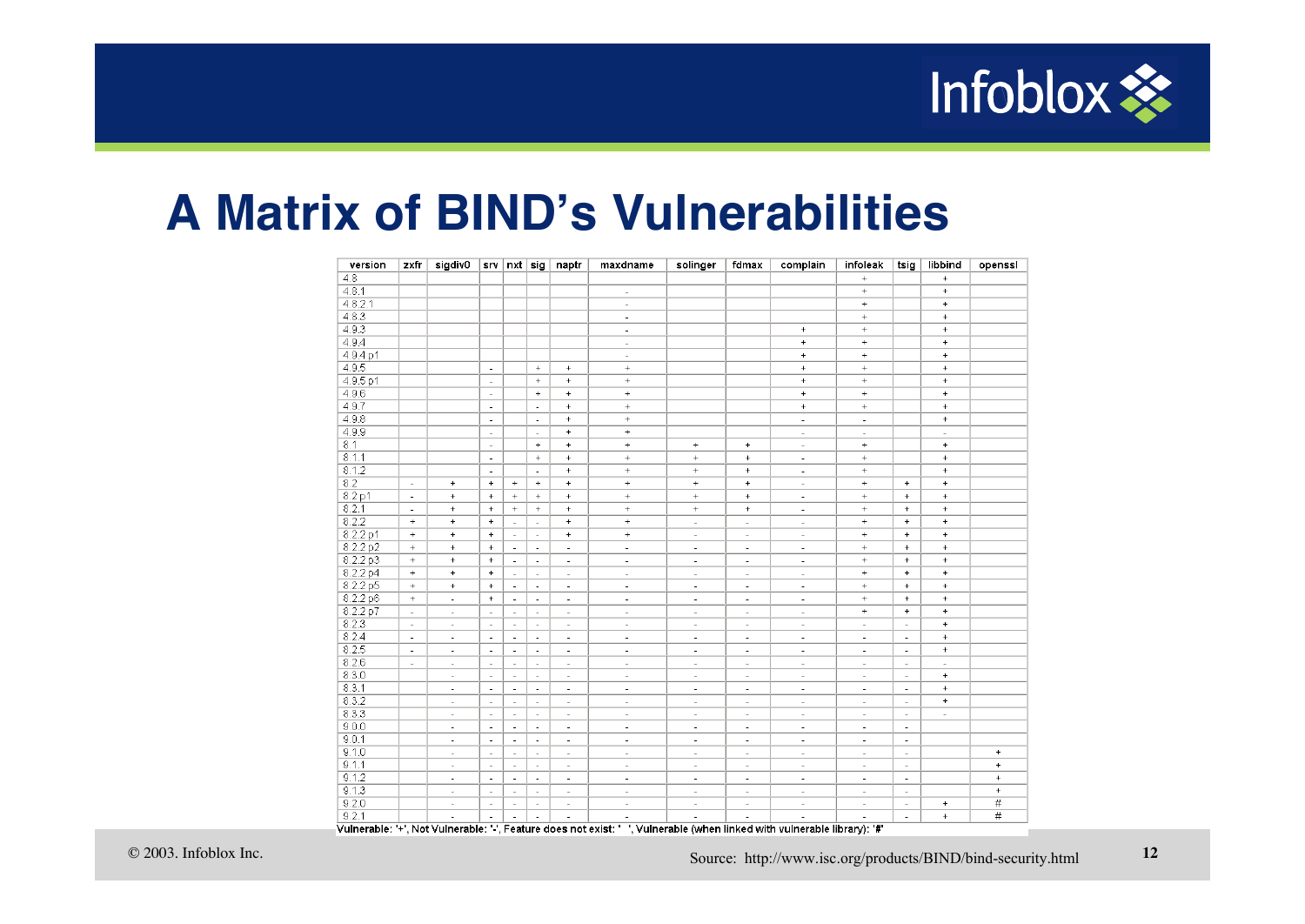

## **Scaling**

- DNS has scaled remarkably well
	- The design of DNS dates back to the early 80's
		- The design hasn't changed fundamentally since then
	- One of the design goals was to scale to accommodate the entire IP(v4) address space
		- And it does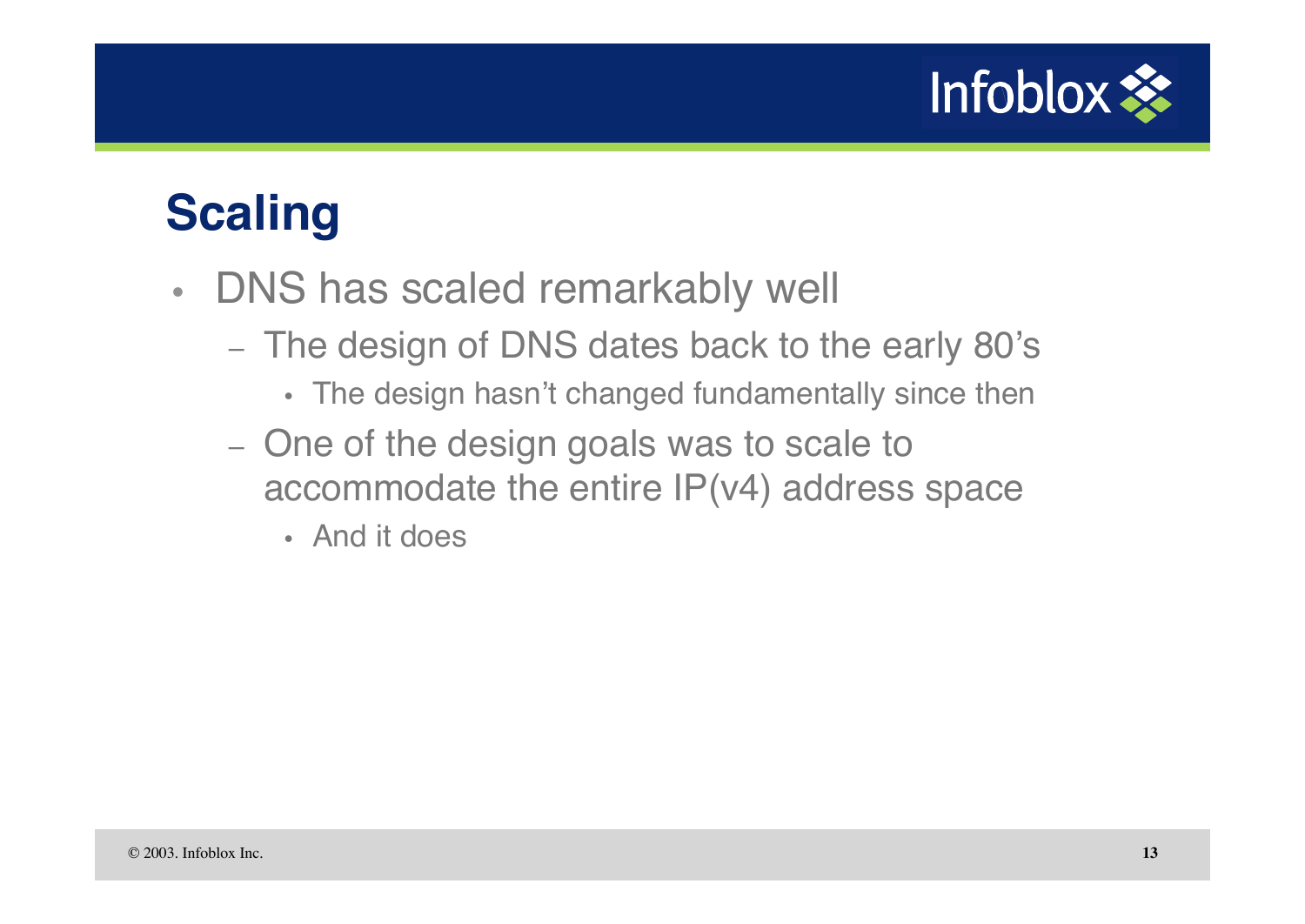

# **A Perspective, Circa 1981**

• "In the long run, it will not be practicable for every internet host to include all internet hosts in its name-address tables. Even now, with over four hundred names and nicknames [emphasis added] in the combined ARPANET-DCNET tables, this has become awkward."

Source: David Mills, RFC 799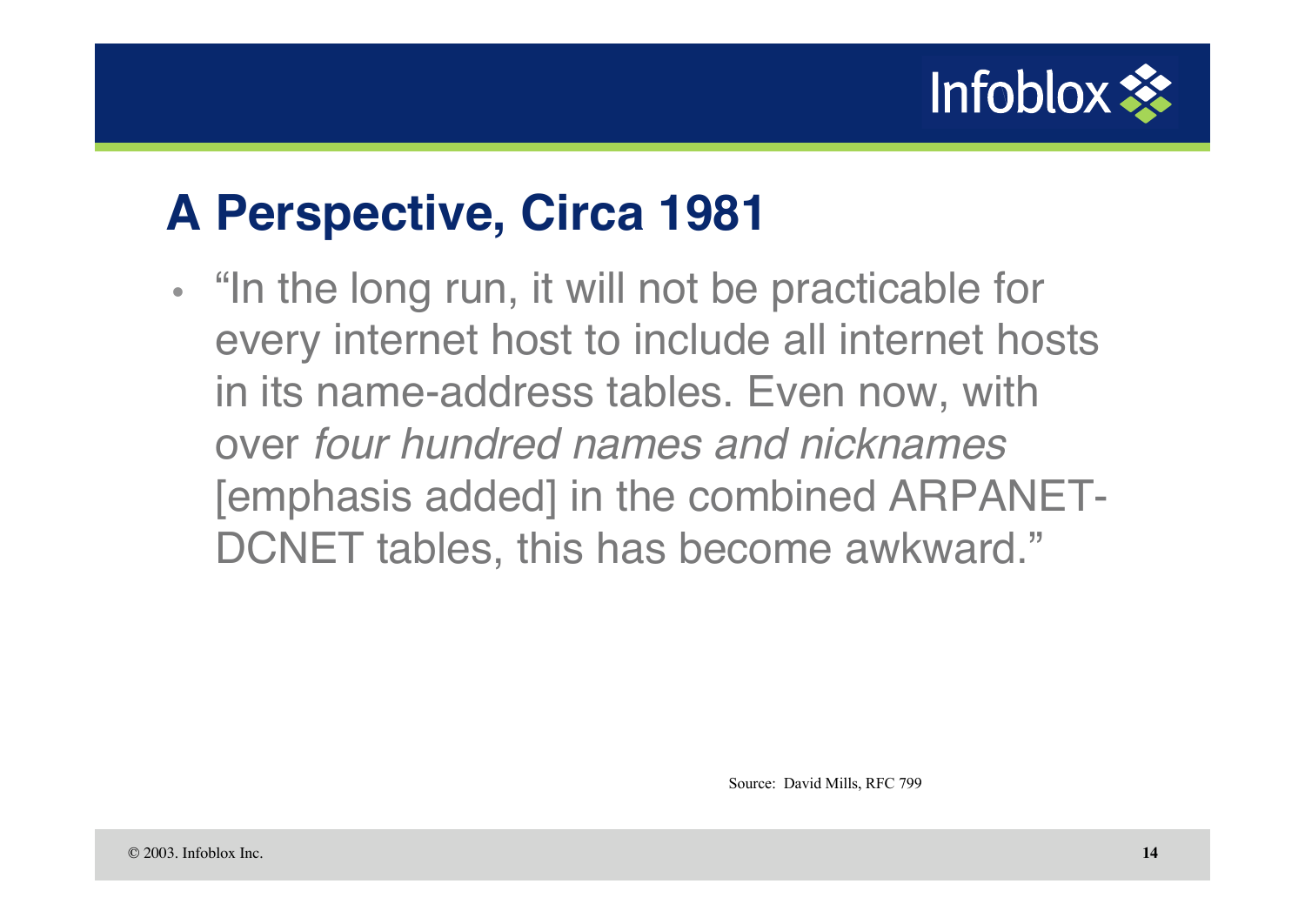

# **New Technologies Accelerate Growth**

- IPv6
	- 2^128 possible addresses
		- More address records
		- Much larger reverse-mapping domain
- ENUM
	- Using DNS as a global, integrated directory, mapping E.164 (global telephone) numbers to URLs (giving phone numbers, email addresses, etc.)
	- Potentially billions of domain names
- GPRS/3G wireless
	- Every mobile may have an IP address
- DNSSEC
	- Multiplying the size of existing zones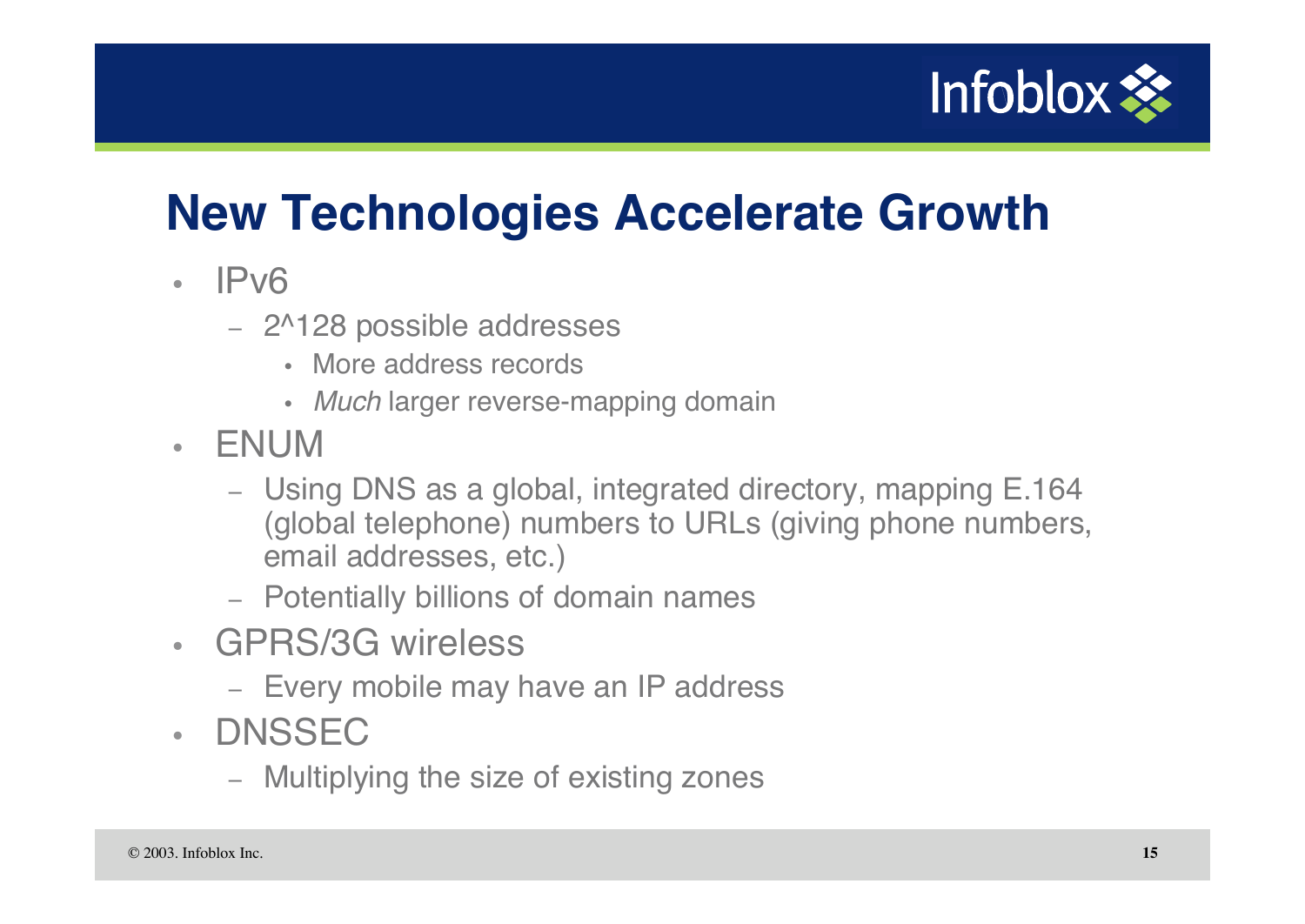

# **New Technologies Accelerate Growth**

- IDN
	- Domain names get longer and (more?) opaque
	- More domain name registration and delegation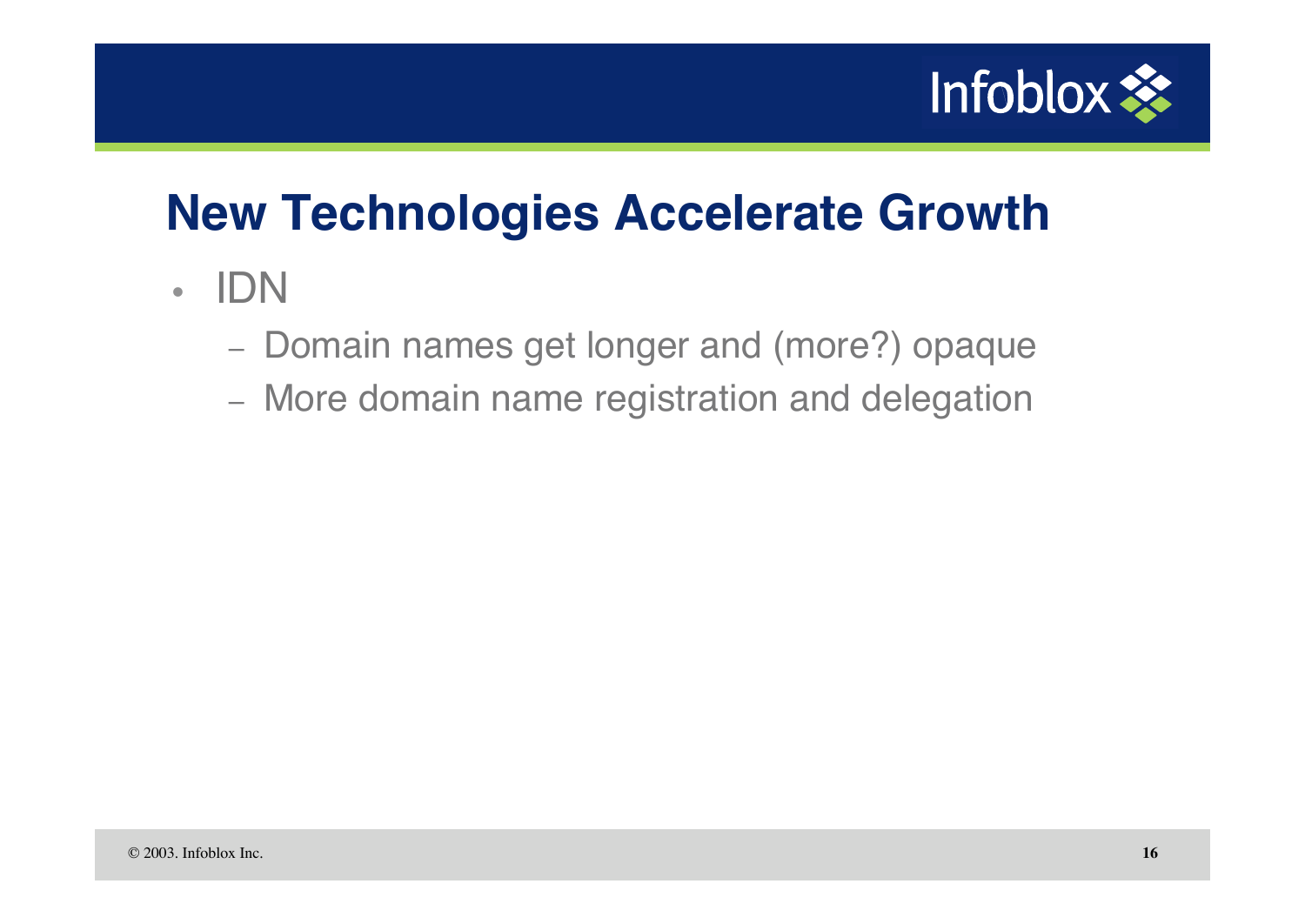

# **Misconfiguration/Poor Implementation**

- These exacerbate problems caused by organic growth and the introduction of new technologies
	- Misconfiguration
		- Lame delegation
		- Mismatched name server information
		- Allowing RFC 1918 queries onto the Internet
		- Sending queries for the address of an address
			- For example, the address of the "domain name" 192.168.0.1
		- Sending queries for domain names that end in non-existent toplevel domain names
	- Poor implementations
		- Repeatedly sending the same query
			- Not understanding or accepting certain errors or referrals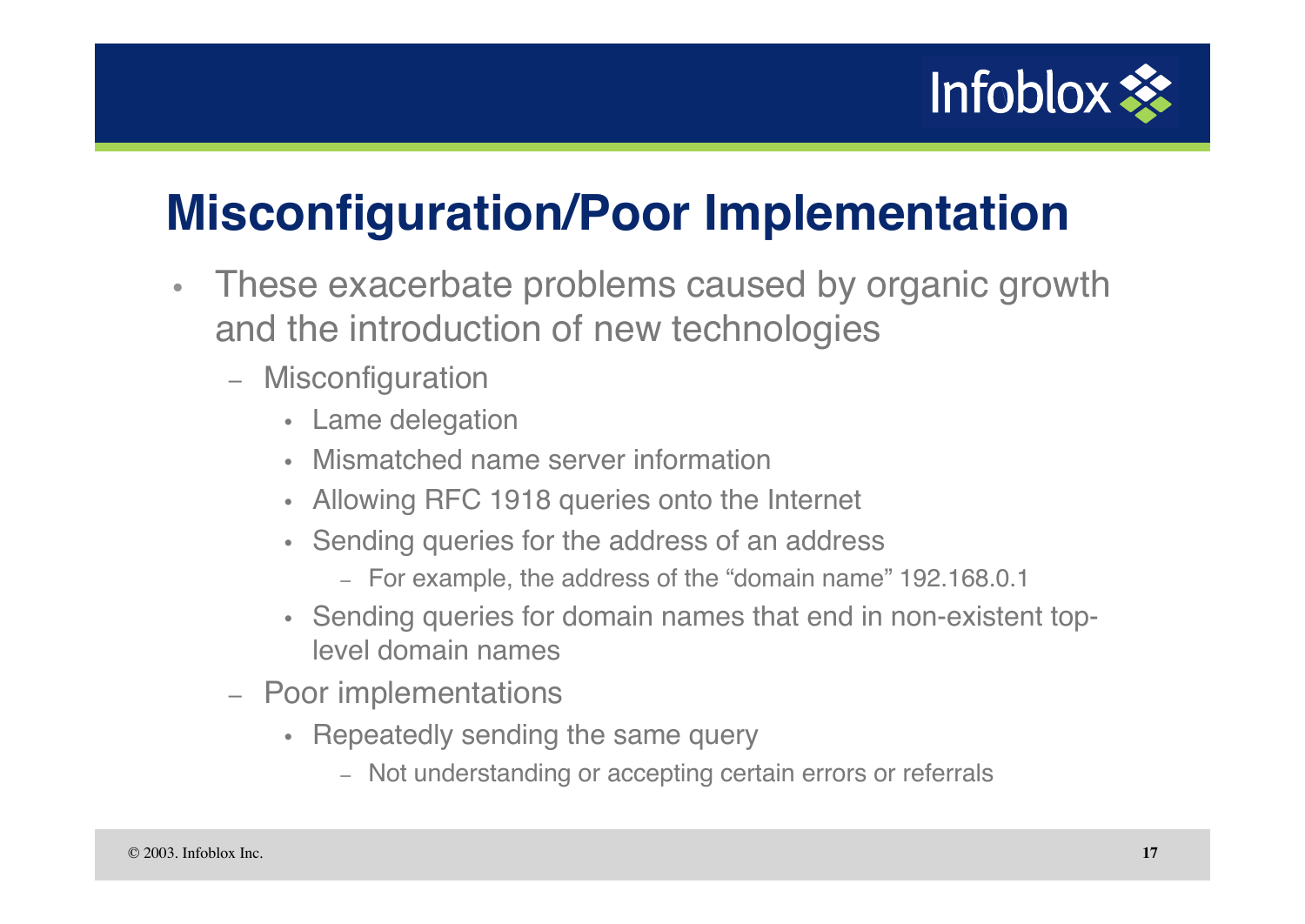

## **Men & Mice Study of EU TLDs**

- Conducted November 20-21, 2001
- 2500 randomly selected zones
- Errors detected
	- Lame delegations: 23.9%
	- Unresponsive authoritative name servers: 21.3%
	- Mismatch of delegation data and zone data: 14.2%

Source: http://www.menandmice.com/6000/6350\_eu\_survey.html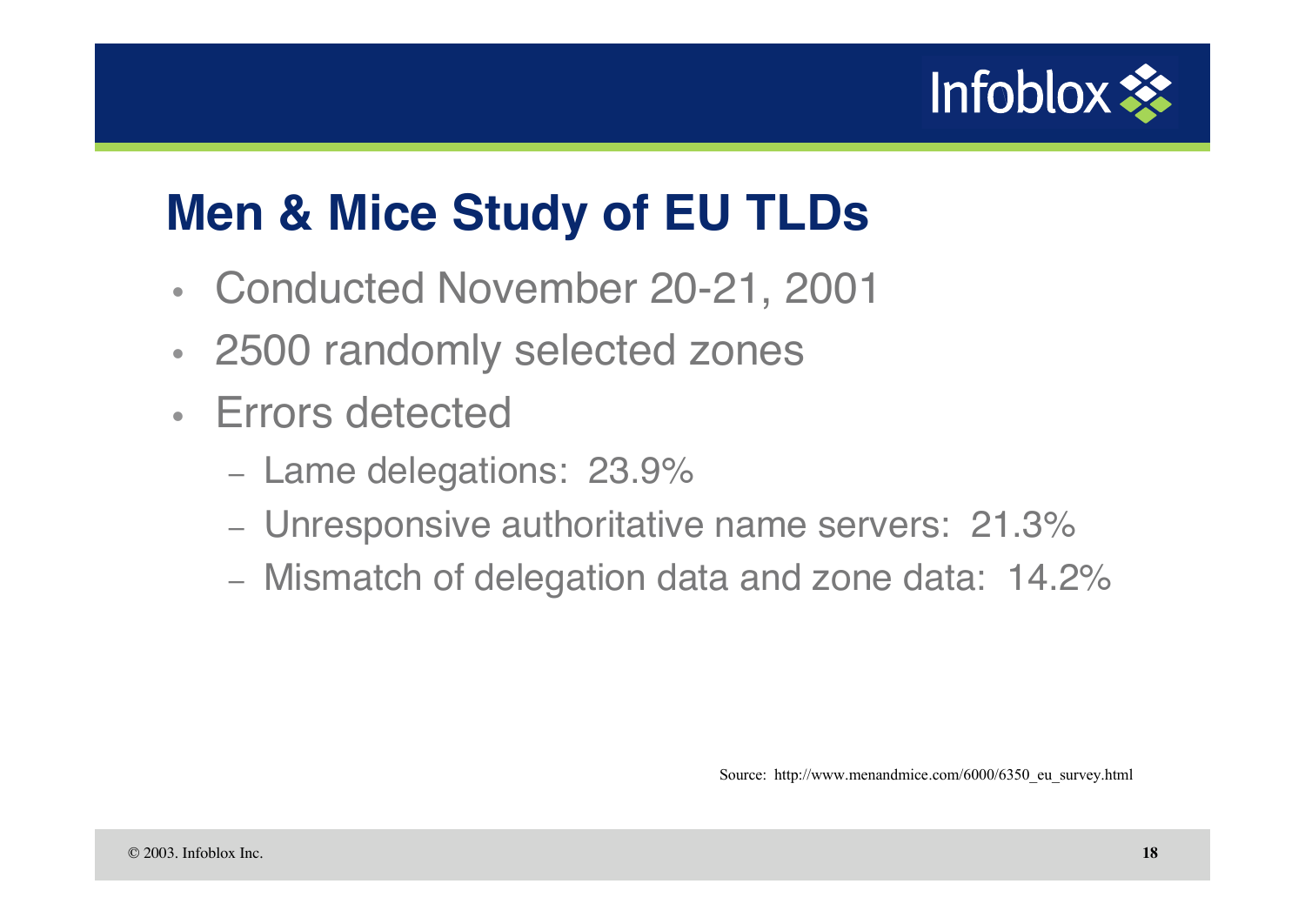

#### **Errors by Country**

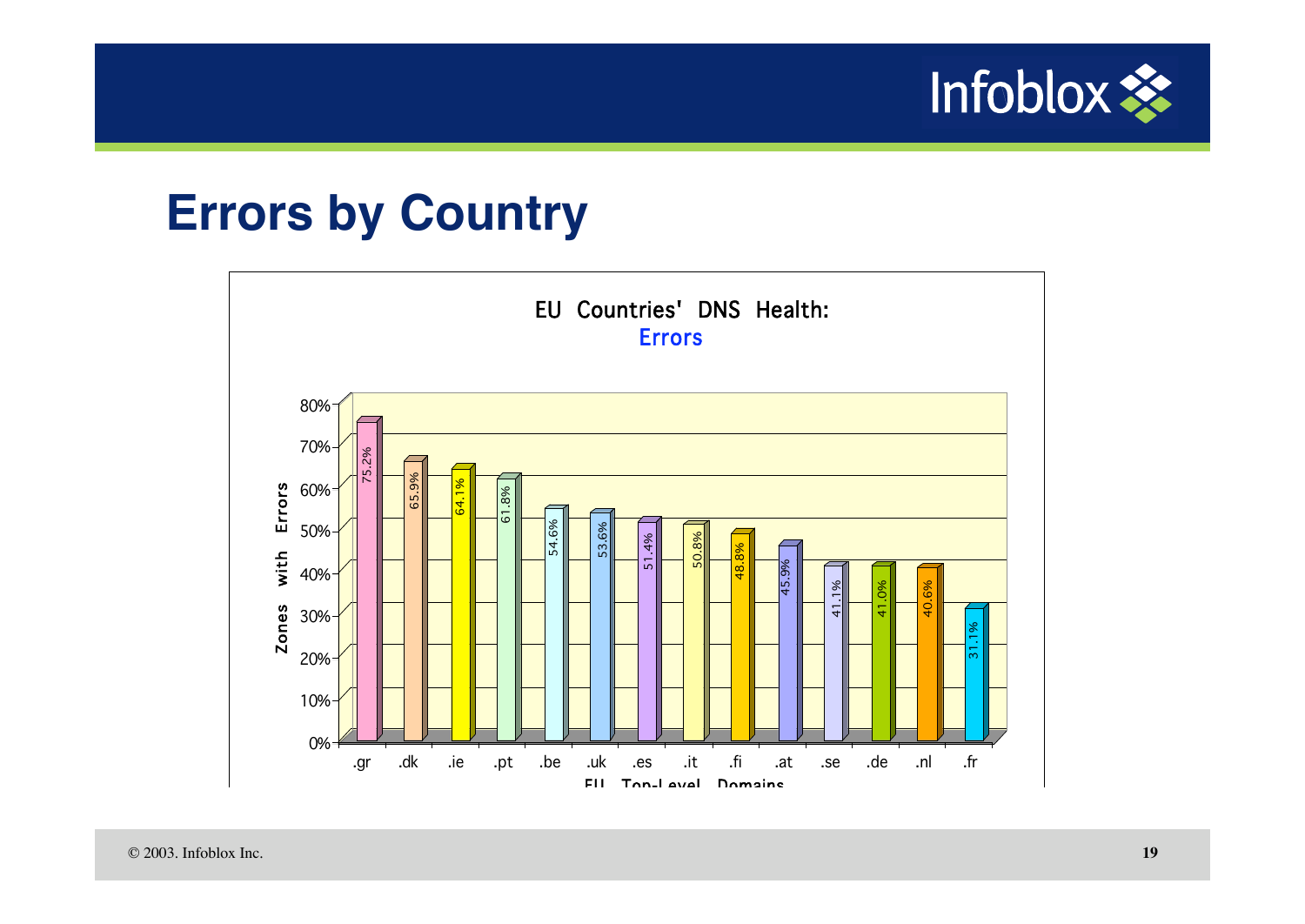

## **Single Points of Failure**

- The Men & Mice EU TLD study also detected single points of failure
	- In particular, all authoritative name servers on the same subnet

Source: http://www.menandmice.com/6000/6350\_eu\_survey.html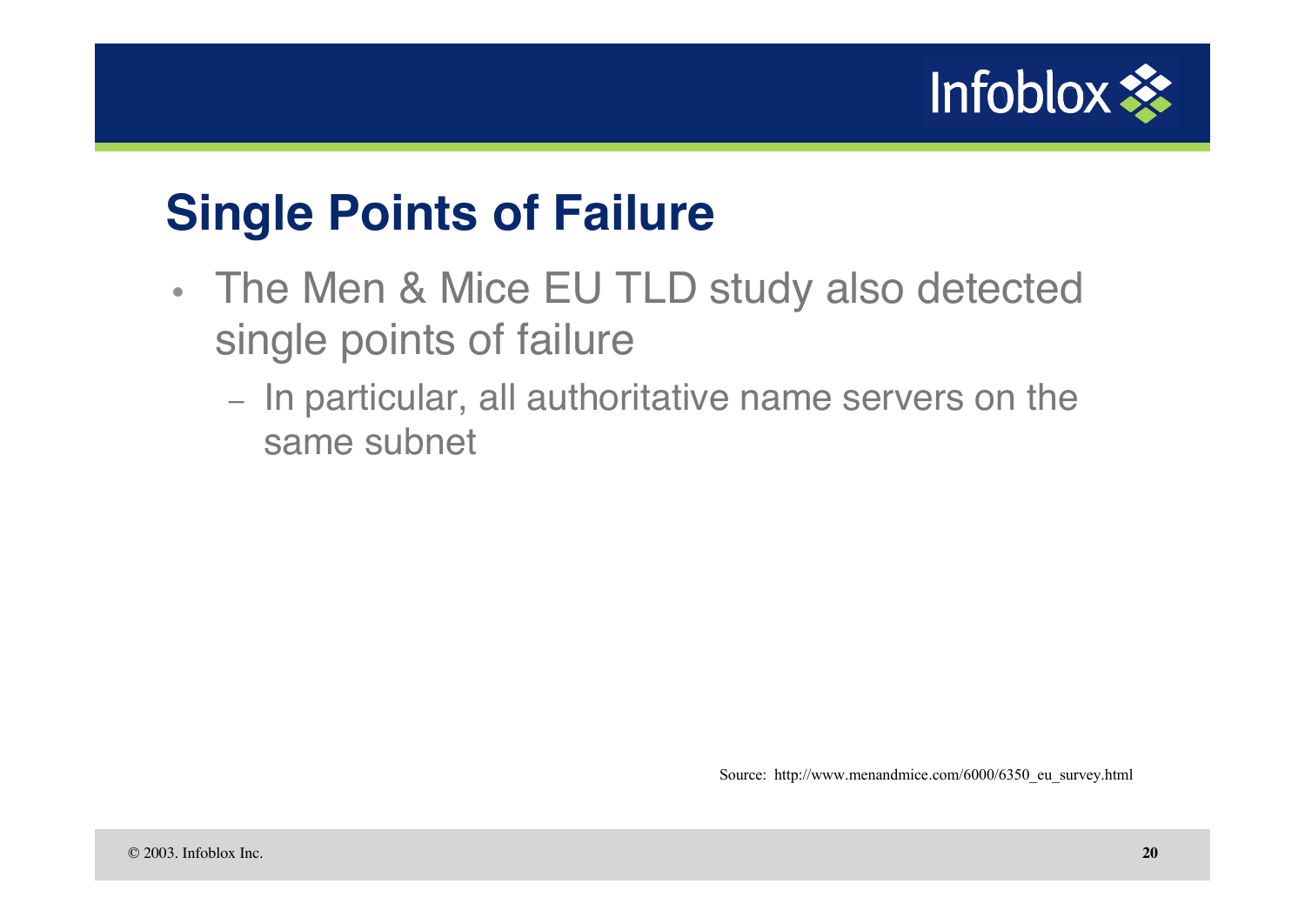

## **Single Points of Failure by Country**

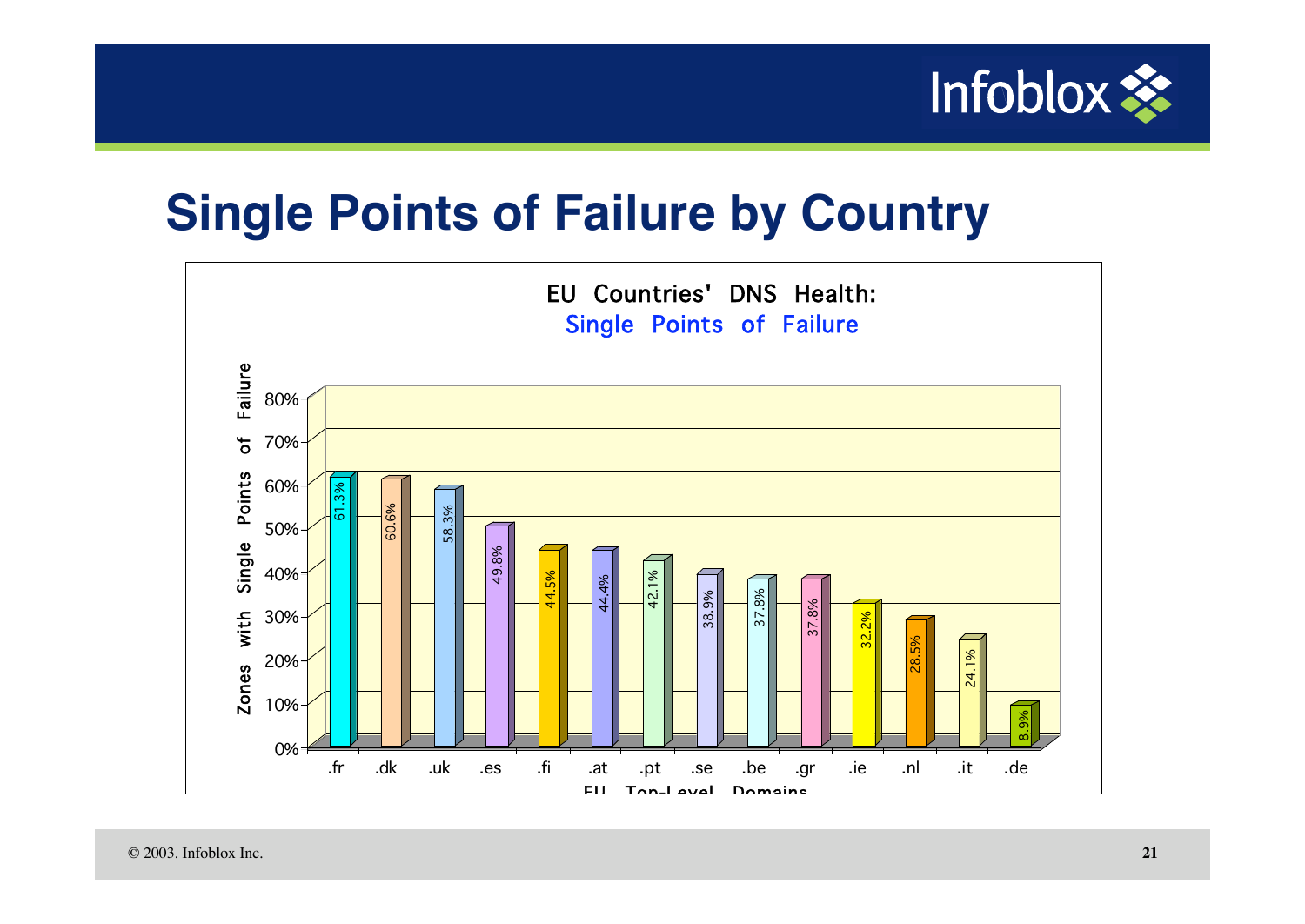

# **Men & Mice Study of com**

- Conducted August 2002
- 5000 randomly selected zones
- Errors detected
	- Single point of failure: 27.6%
	- Lame delegations: 20.2%
	- Unresponsive authoritative name servers: 17.94%
	- Mismatch of delegation data and zone data: 14.98%

Source: http://www.menandmice.com/6000/61 recent survey.html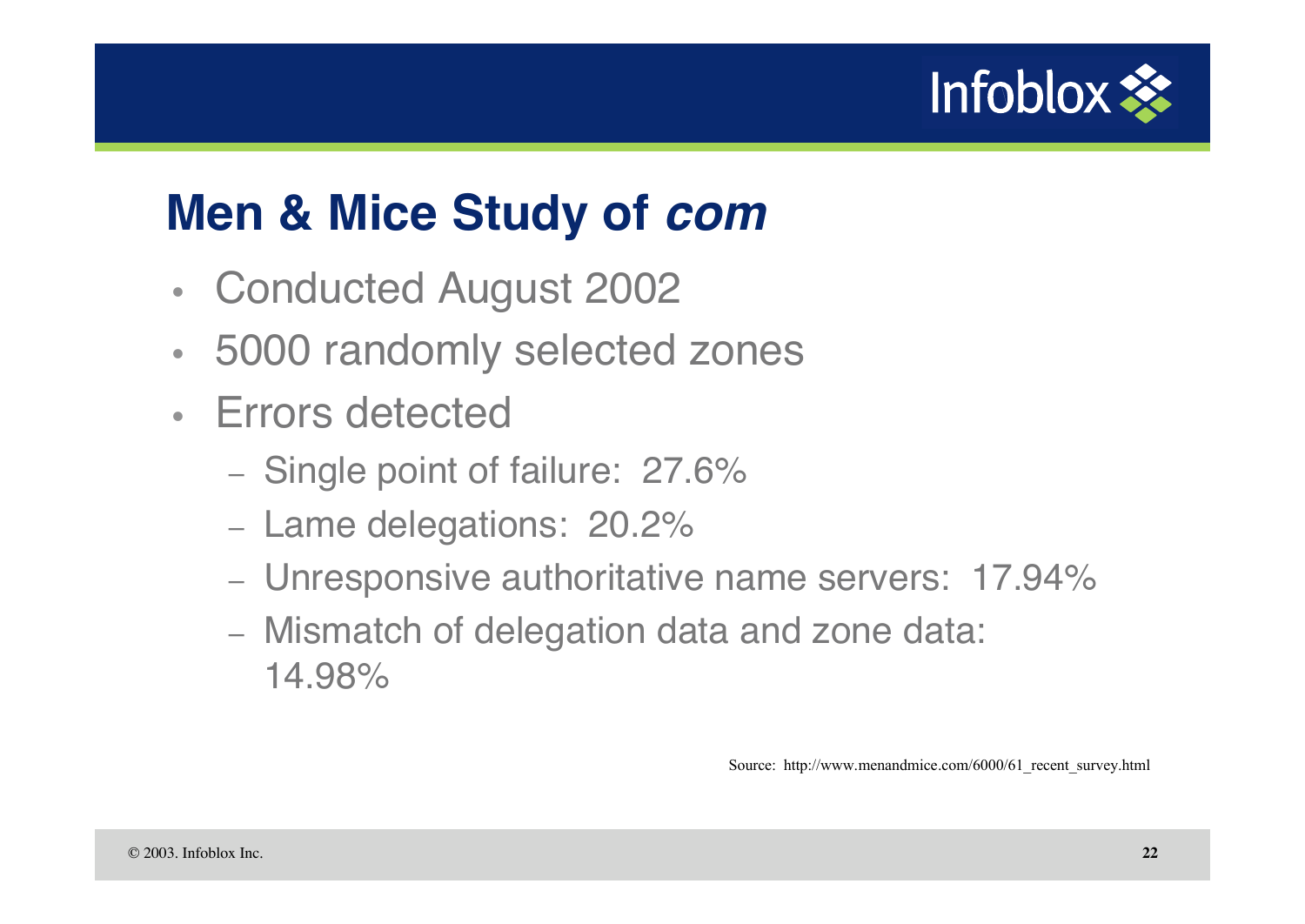

#### **RFC 1918 Queries**

- Queries from or about RFC 1918 networks
	- Neither should ever make it to the Internet
		- "Because private addresses have no global meaning, routing information about private networks shall not be propagated on inter-enterprise links, and packets with private source or destination addresses should not be forwarded across such links."
		- "Indirect references to such addresses should be contained within the enterprise. Prominent examples of such references are DNS Resource Records and other information referring to internal private addresses. In particular, Internet service providers should take measures to prevent such leakage."
	- Nor should dynamic updates in RFC 1918 reverse-mapping zones Source: RFC 1918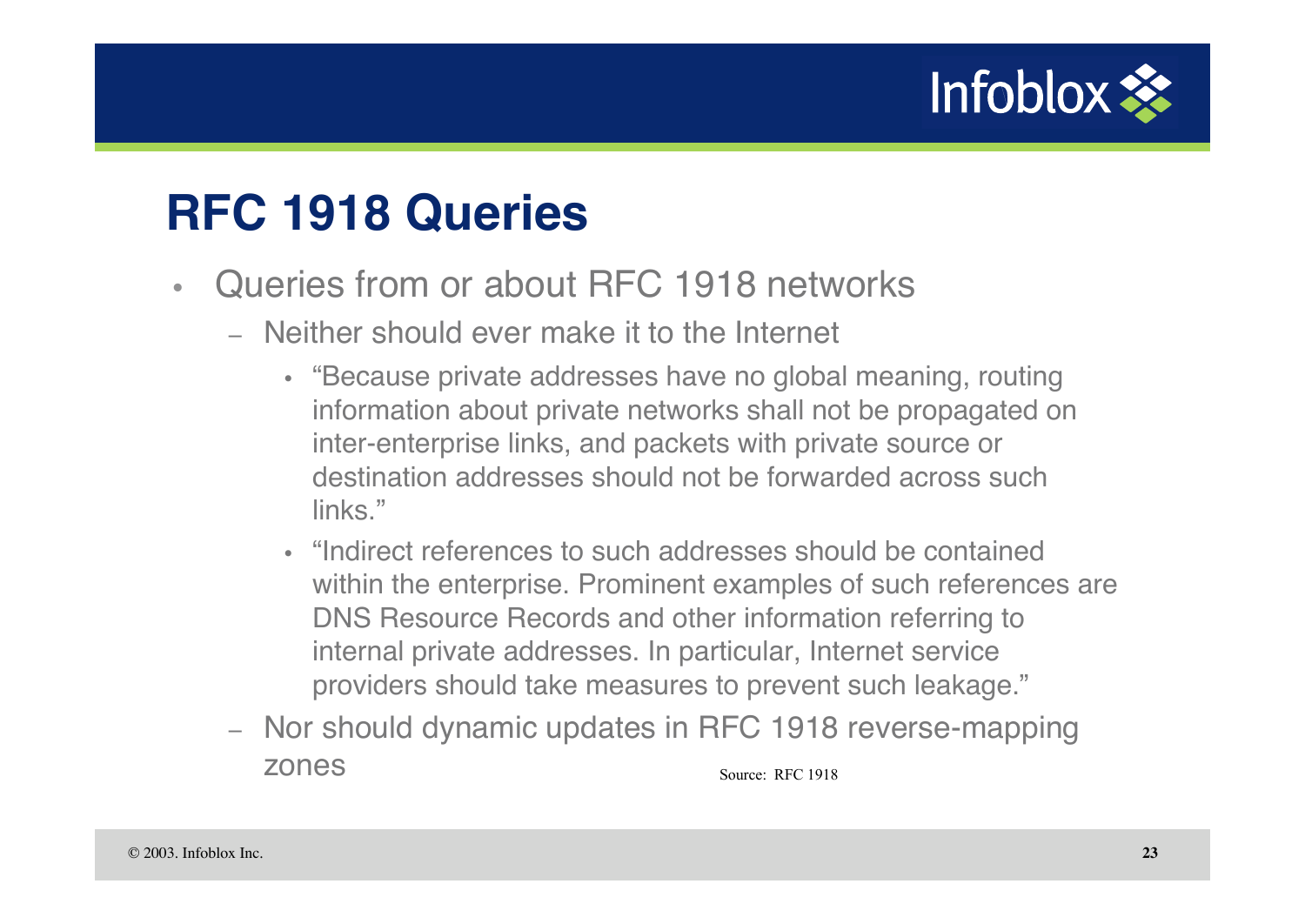

## **Oops**

- On the Internet, the reverse-mapping zones that correspond to RFC 1918 address space are delegated to two name servers, blackhole-1.iana.org and blackhole-2.iana.org
- According to Bill Manning, who runs them, one of those name servers received 120,000 queries per second during the latest SirCam outbreak
- According to CAIDA studies, one of these name servers received 51.4M dynamic updates in 86.5 hours
	- 10,000/minute
	- 165/second

Sources: Posting to USENET newsgroup comp.protocols.dns.bind, http://www.caida.org/outreach/presentations/2002/nanog0210/duane.pdf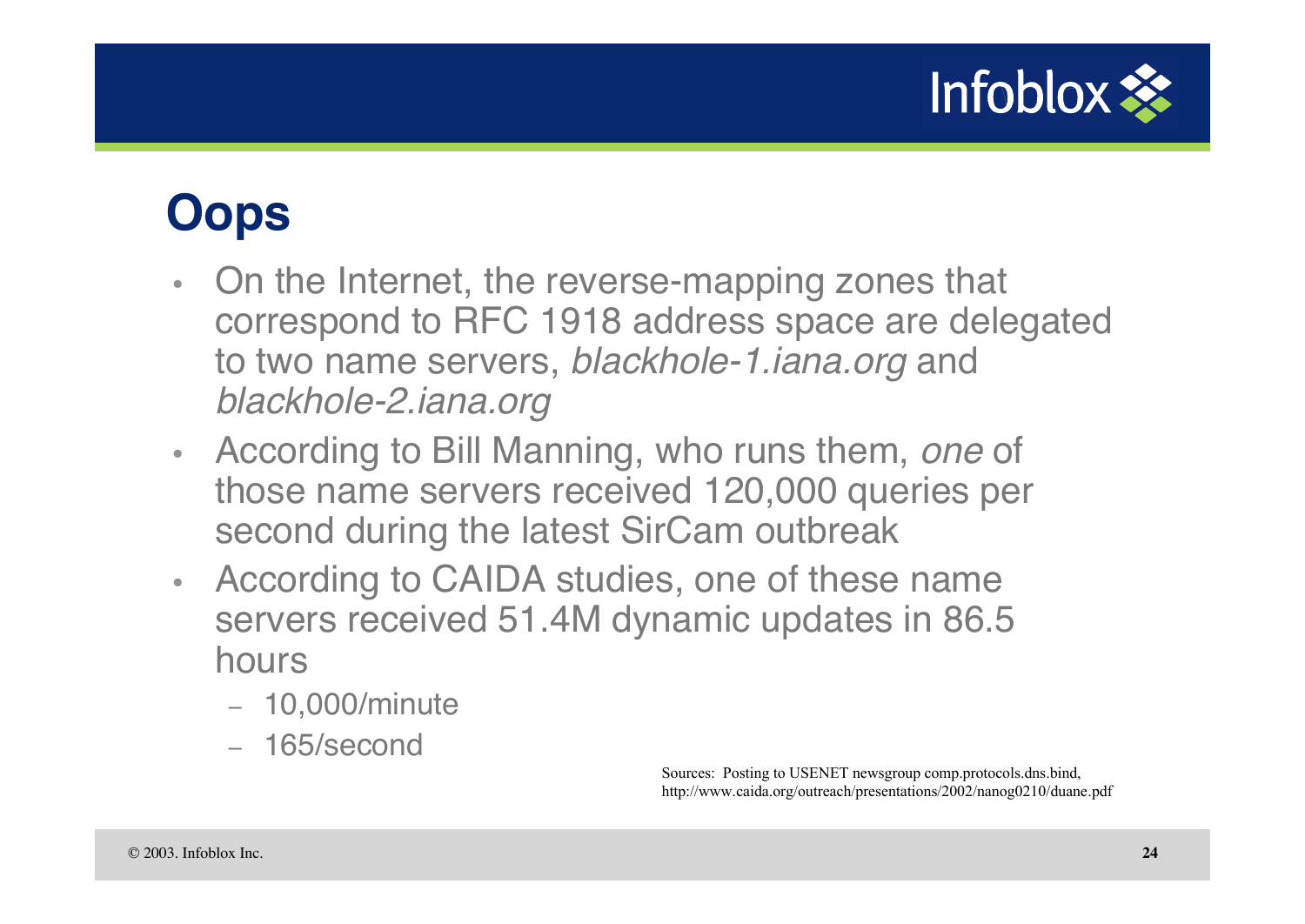

#### **"DNS Damage"**

• Research by CAIDA (Brownlee, claffy and Nemeth, and later by Wessels), monitoring the mix of queries received by f.root-servers.net, showed enormous numbers of repeated queries and other useless traffic



Source: http://www.caida.org/outreach/presentations/2002/nanog0210/duane.pdf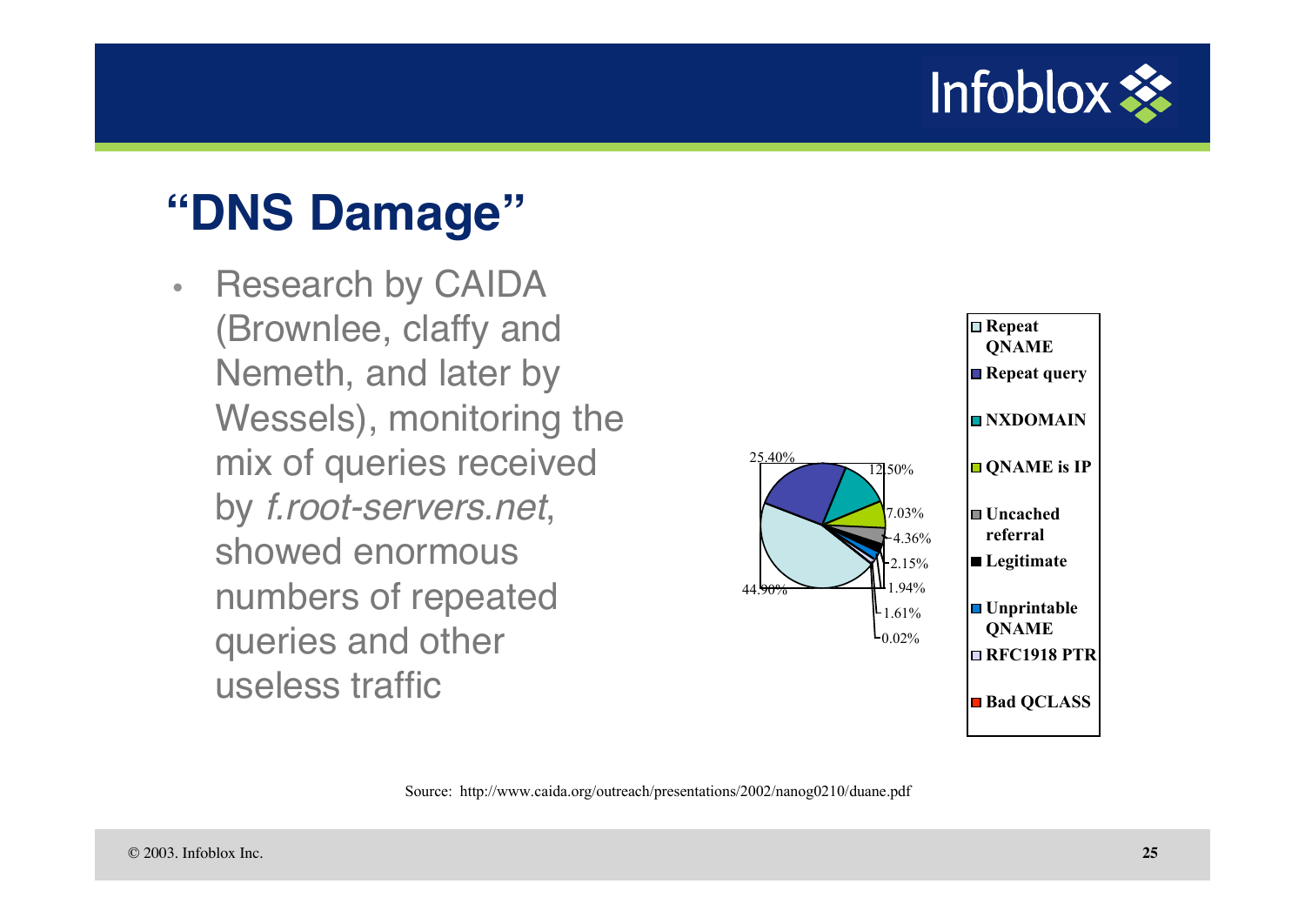

#### **Other Garbage In**

- 220 IP addresses represented 50% of the queries
- 15% of the (24 hour!) sample's queries came from one company
	- 63.4% of those were for A RRs for [a-m].rootservers.net
	- 14.6 of those were for the company's own domain names
- 2.22% of queries were recursive
	- 6.26% of queriers

Source: http://www.caida.org/outreach/presentations/2002/nanog0210/duane.pdf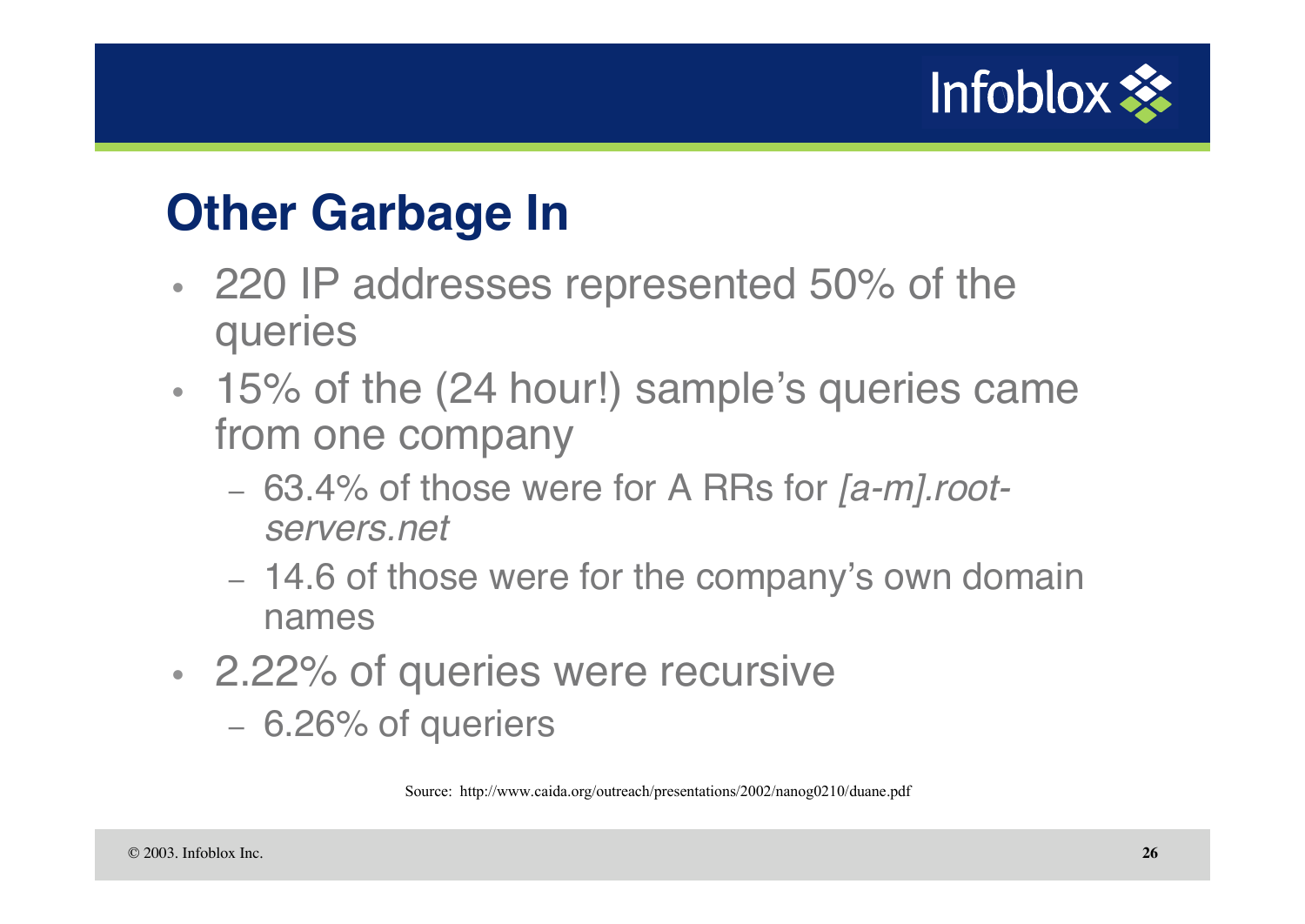

#### **The Net Effect**

- The root name servers process many, many times more traffic than they need to, strictly speaking
	- For f.root-servers.net, over the sample period, 50x!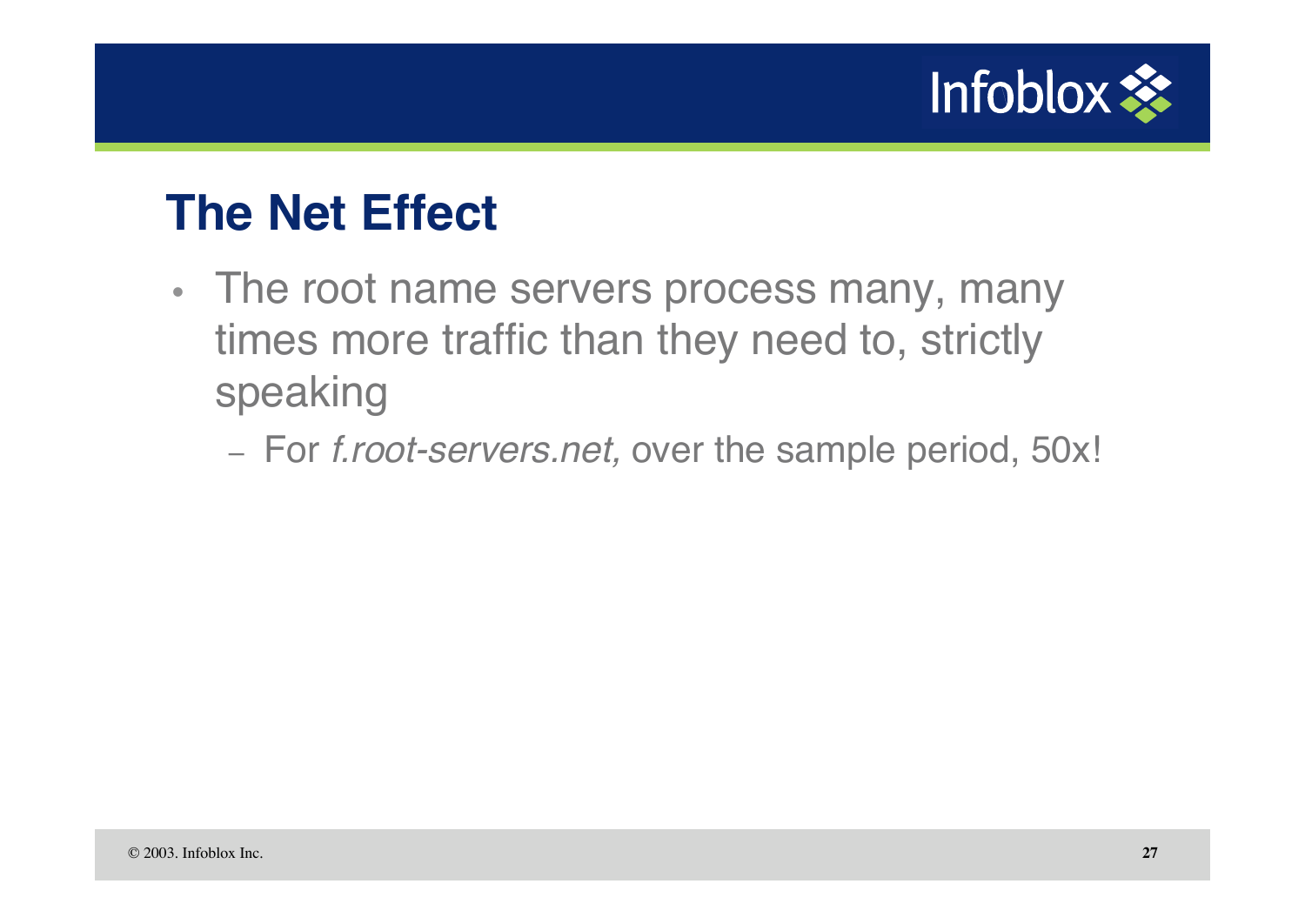

## **Why Not Add More Name Servers?**

- The maximum size of a DNS message over UDP is 512 bytes
	- Guess how many name server records and corresponding address records fit into 512 bytes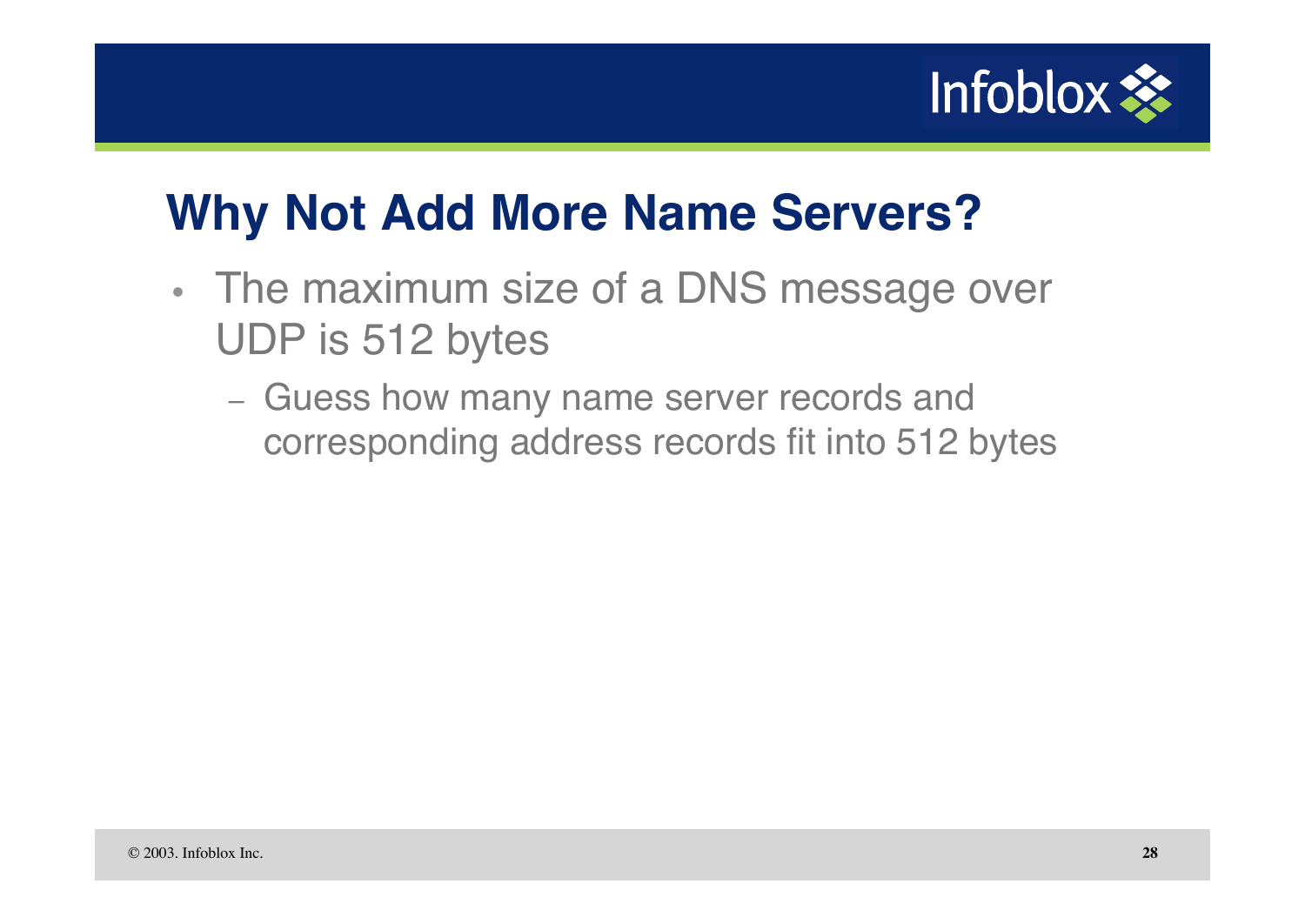

# **Working Around the 512-byte Limit**

#### • EDNS0

- Allows queriers to "advertise" the ability to accept a larger, UDP-based DNS message
- Supported by newer BIND 8 and all BIND 9 name servers
- See RFC 2671
- Shared anycast
	- Using the same IP address for multiple, physical root name servers
	- The ISC and APNIC may begin using this scheme with *f.root*servers.net
	- See http://www.ietf.org/internet-drafts/draft-ietf-dnsop-ohtashared-root-server-02.txt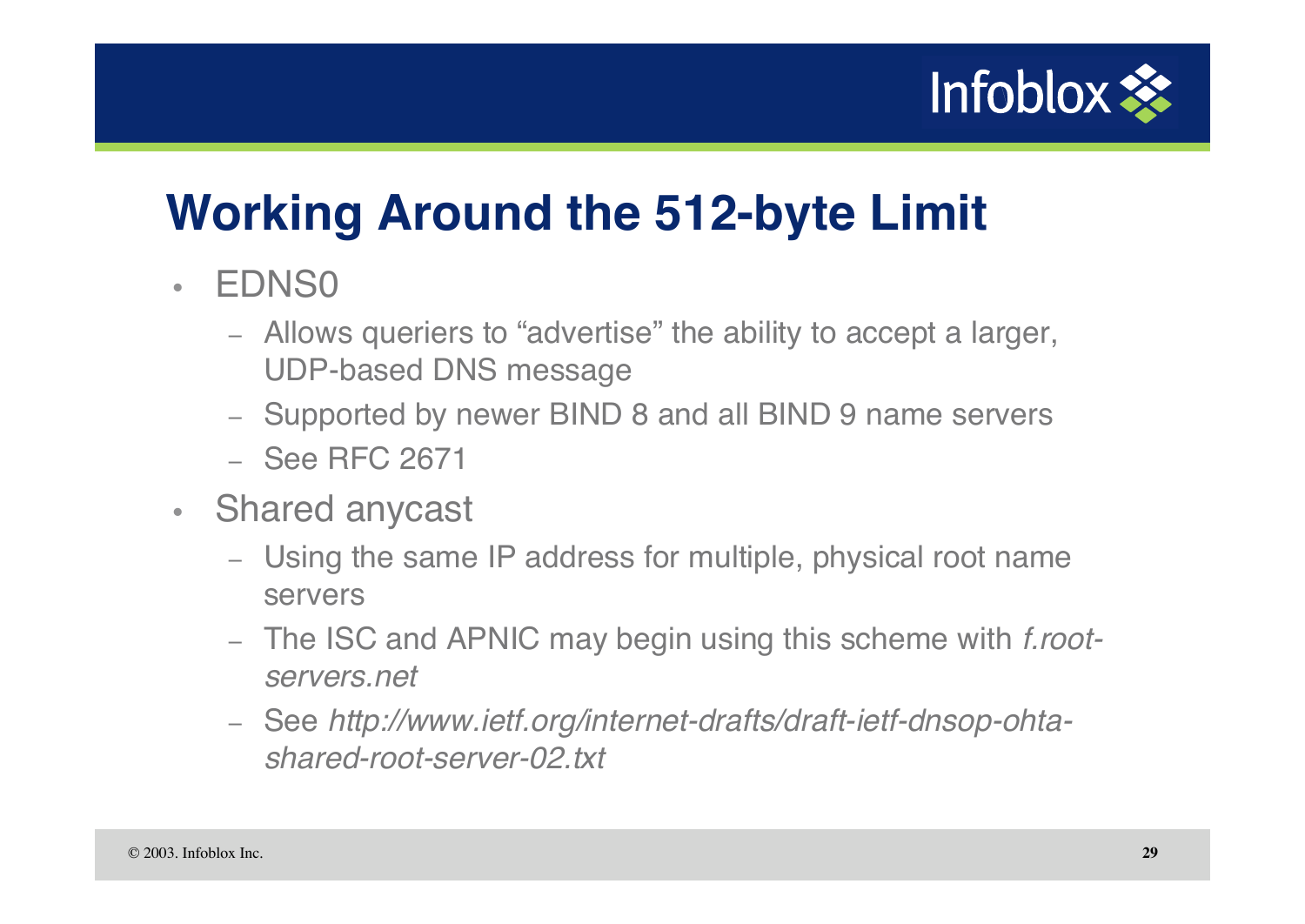

## **Attacks Against Name Servers**

- DDoS attack against the root name servers, October 2002
	- A flood of ICMP traffic designed to deny root name service
	- Successful against as many as seven of the 13 root name servers
- Exploitation of TSIG buffer overrun by li0n worm, March-April 2001
- DDoS attack against Microsoft's name servers, January 2001
	- A follow-up to Microsoft's router misconfiguration mishap
- Kashpureff's www.internic.net cache poisoning attack, July 1997
	- Exploiting name servers that provided recursion to anyone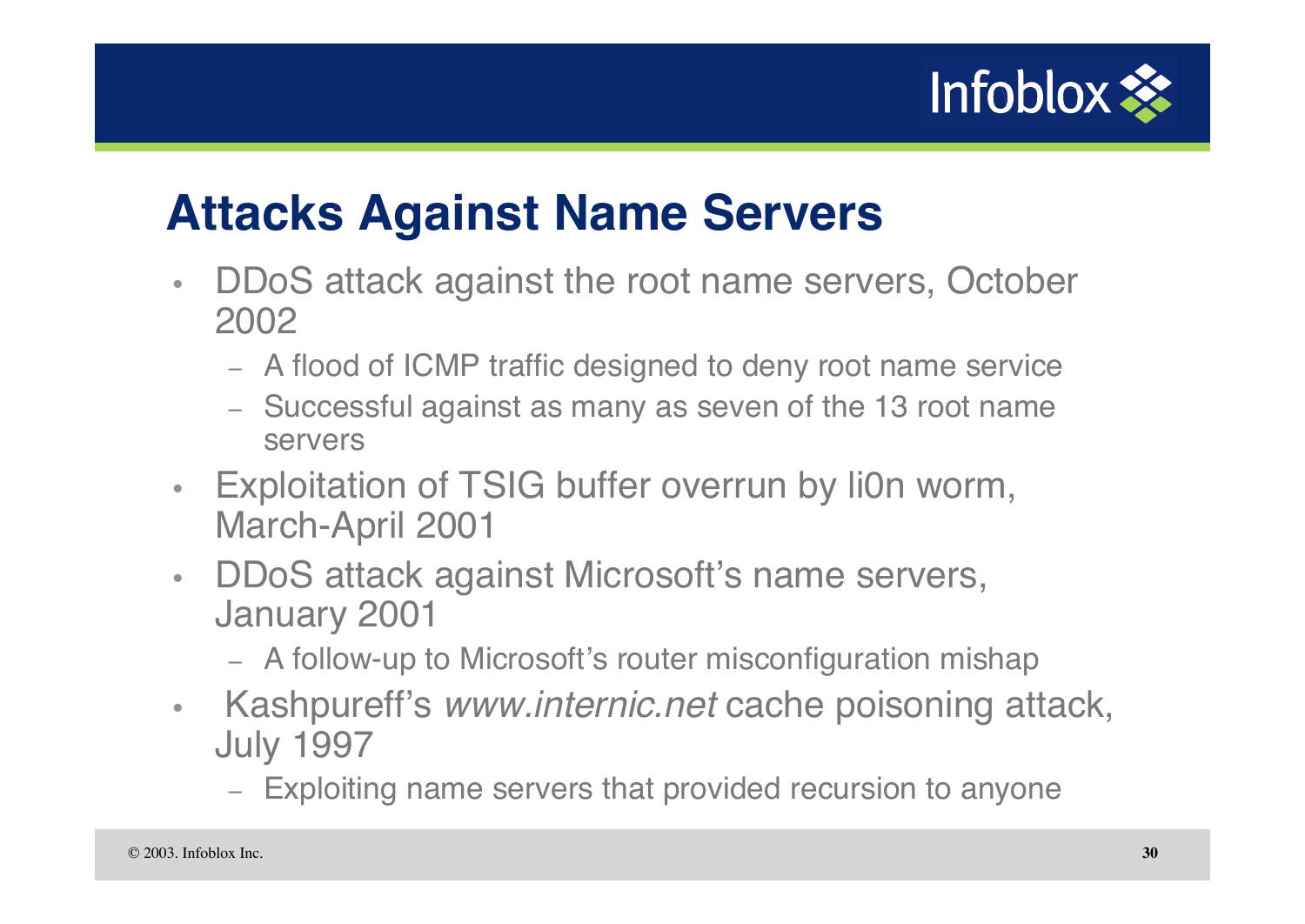

#### **Politics**

- Nobody seems to like ICANN
	- Not representative
	- Too political
	- Too opaque
- Some TLDs are beginning to question ICANN's sovereignty
	- Or at least their funding of ICANN
- Many notables would greatly circumscribe ICANN's role or dismantle it completely
	- Randy Bush
	- Dave Farber
	- John Gilmore
	- Peter Neumann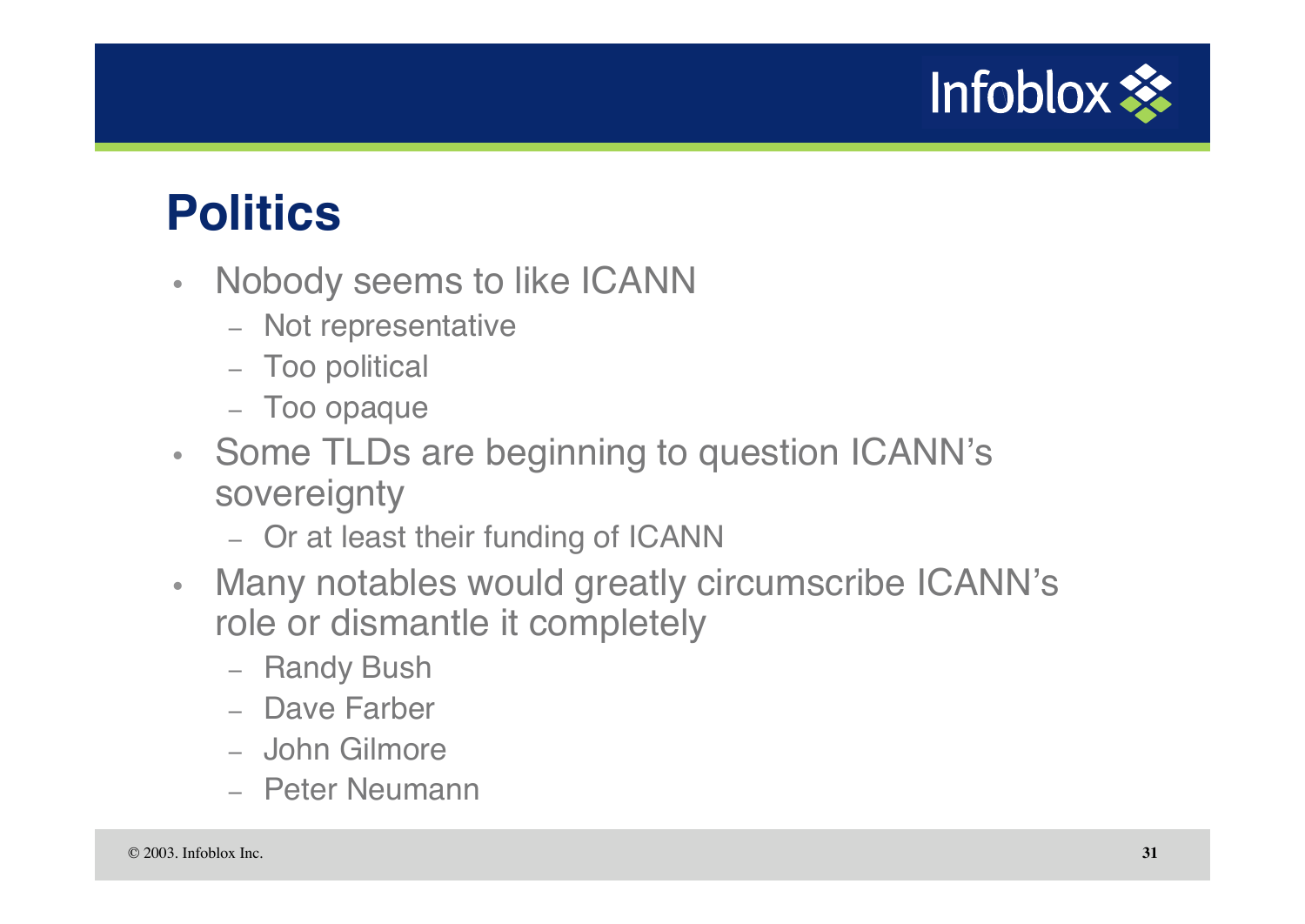

# **A World Without ICANN?**

- Without a popularly recognized body to coordinate (not run or rule) the Internet's namespace, balkanization threatens
	- This way lies madness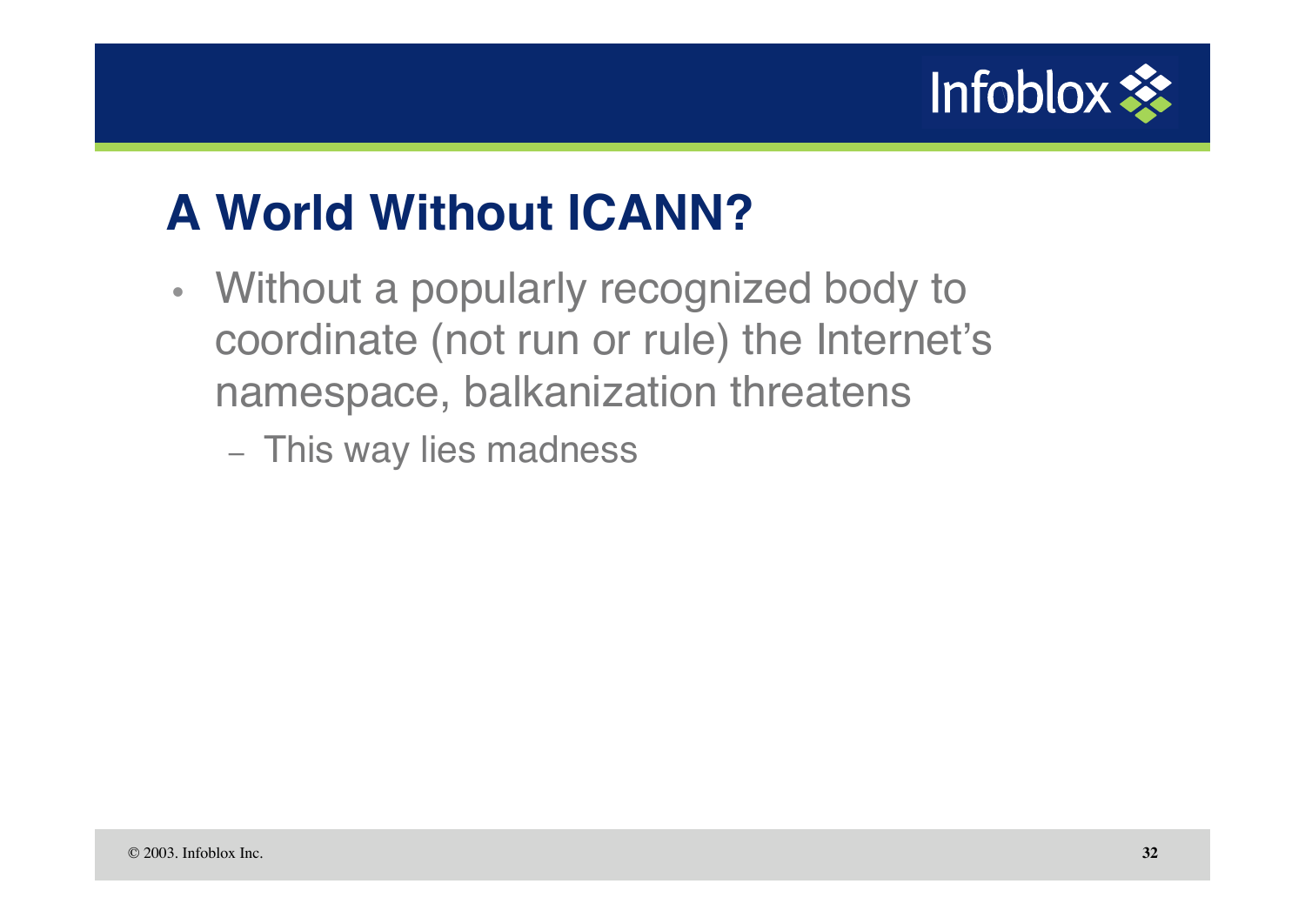

#### **Alternate Roots**

- Several groups have set up alternate sets of root name servers
	- For example, the AlterNIC, OpenNIC, Open Root Server **Confederation**
- These load a root zone that delegates to a superset of the ICANN-recognized TLDs
	- For example, .faq, .geek, .porn
- Should these gain widespread acceptance, users of a particular set of root name servers will be able to resolve a different set of domain names than users of another set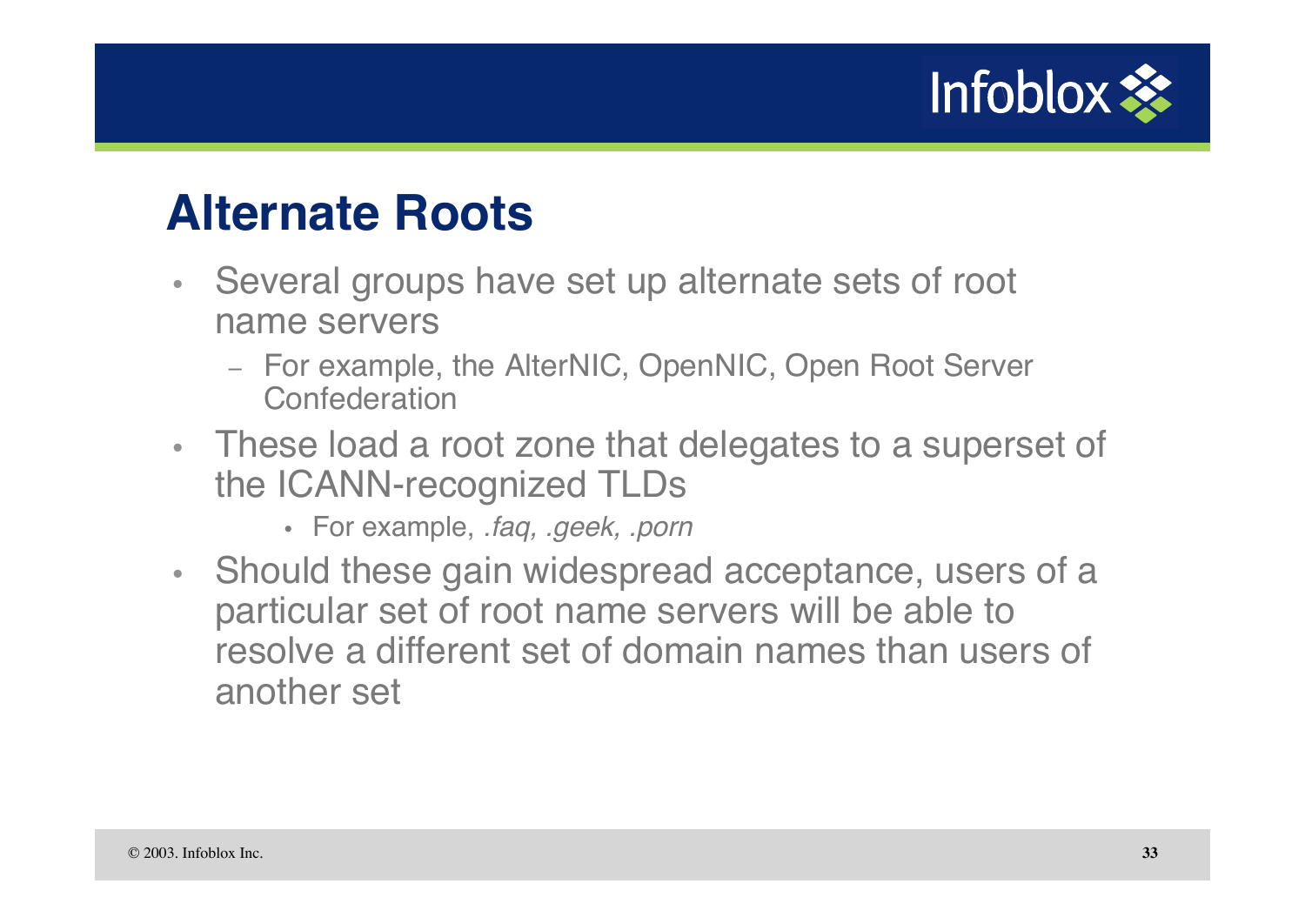

#### **Root Name Server Quality Control**

• "Yes, some of those machines you saw stacked up in the bedroom were Alternic root servers."

**Source: Eugene Kashpureff, interview published in "urly indicator," Afternic.com, 8/18/2000**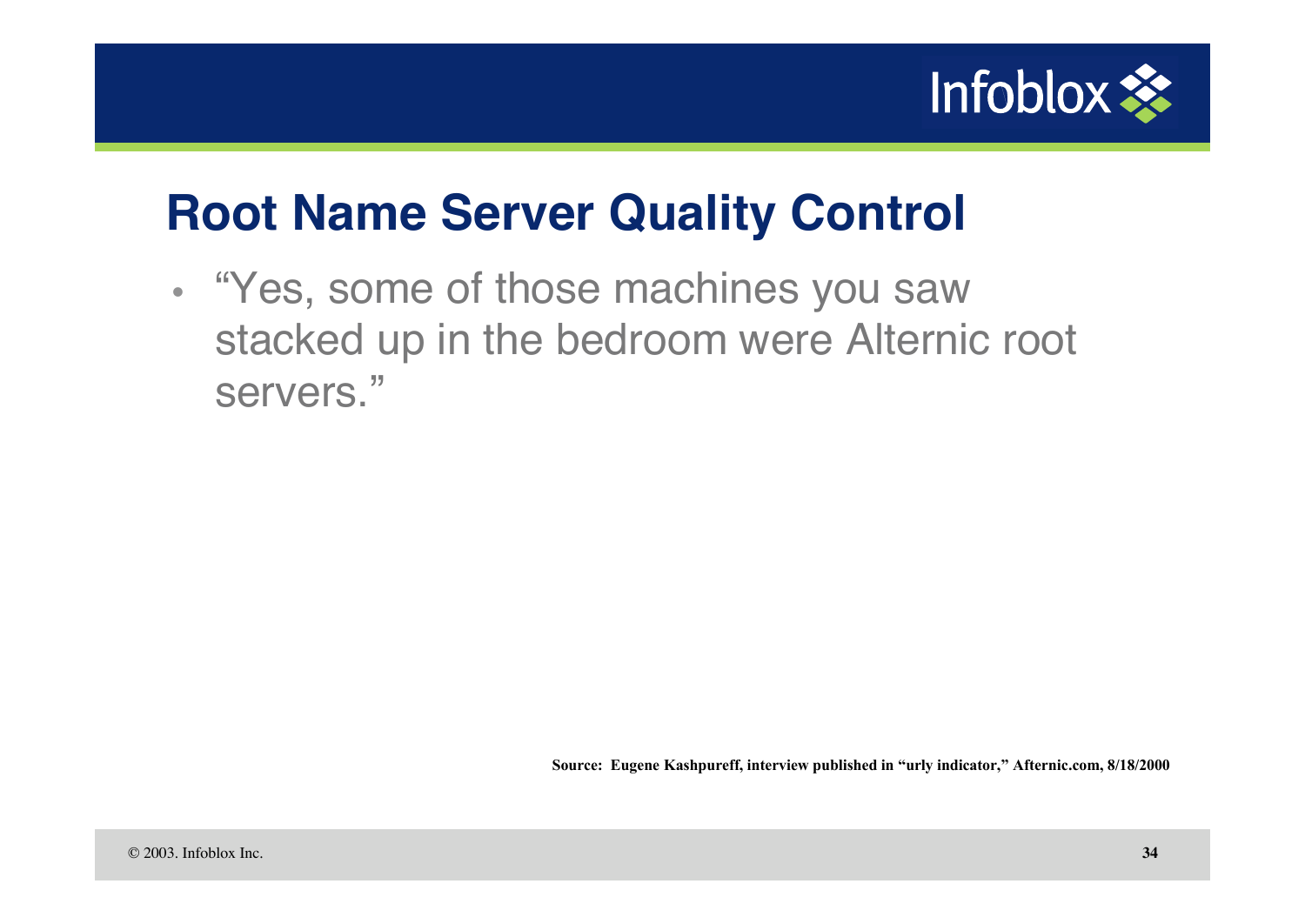

#### **Education**

• When I wrote DNS and BIND with my friend Paul in the early 90's, DNS was a black art

– And it still is

- There aren't enough people who understand DNS thoroughly
	- Hostmasters and postmasters
	- System and network administrators
	- Theorists, strategists and pundits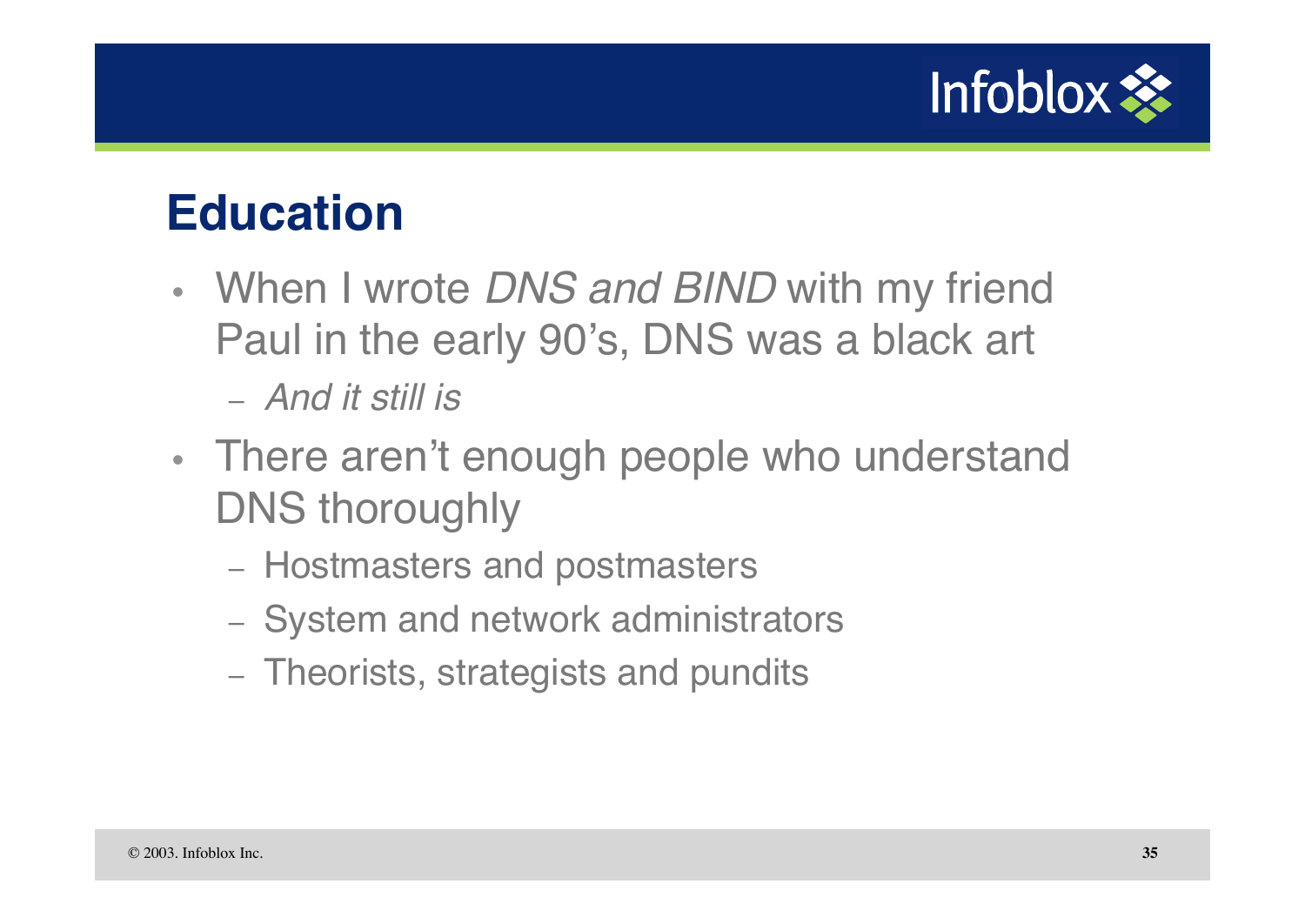

## **"Only You"**

- To minimize the burden you place on "high-level" name servers (such as the roots)
	- If you use RFC 1918 address space, set up the corresponding zones on your name servers
	- Make sure your firewalls allow DNS messages from port 53 to high-numbered ports on your name servers
		- Or you won't get responses
	- If you use Active Directory or Windows 2000/Windows XP's network registration features, make sure that your dynamic update and query traffic remains local
		- Your name servers must be authoritative for a zone with the same name as the name of your Active Directory domain